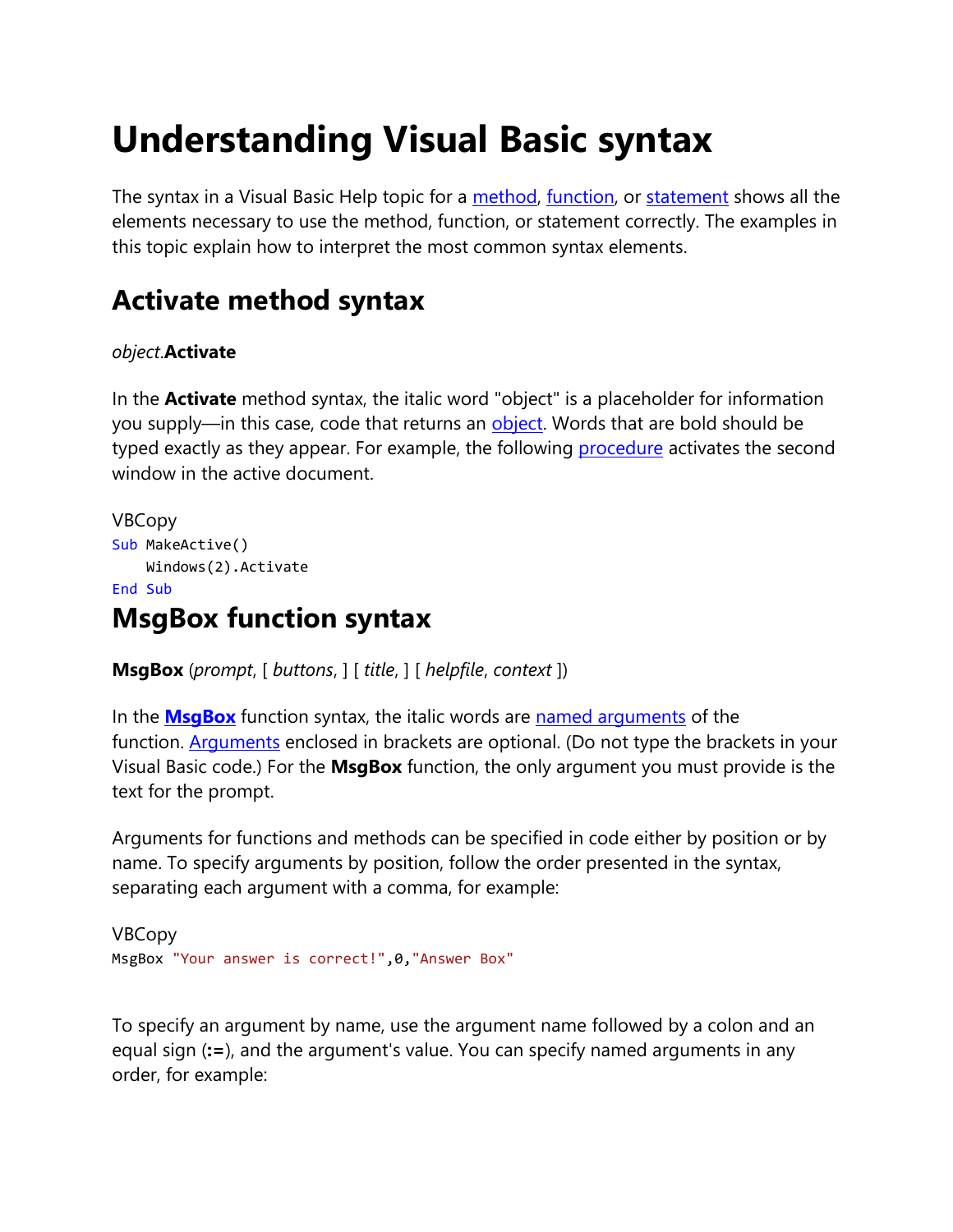```
VBCopy
MsgBox Title:="Answer Box", Prompt:="Your answer is correct!"
```
The syntax for functions and some methods shows the arguments enclosed in parentheses. These functions and methods return values, so you must enclose the arguments in parentheses to assign the value to a variable. If you ignore the return value or if you don't pass arguments at all, don't include the parentheses. Methods that don't return values do not need their arguments enclosed in parentheses. These guidelines apply whether you are using positional arguments or named arguments.

In the following example, the return value from the **MsgBox** function is a number indicating the selected button that is stored in the variable myVar. Because the return value is used, parentheses are required. Another message box then displays the value of the variable.

```
VBCopy
Sub Question()
     myVar = MsgBox(Prompt:="I enjoy my job.", _
         Title:="Answer Box", Buttons:="4")
     MsgBox myVar
End Sub
```
#### **Option Compare statement syntax**

#### **Option Compare** { **Binary** | **Text** | **Database** }

In the **[Option Compare](https://docs.microsoft.com/en-us/office/vba/language/reference/user-interface-help/option-compare-statement)** statement syntax, the braces and vertical bar indicate a mandatory choice between three items. (Do not type the braces in the Visual Basic statement). For example, the following statement specifies that within the [module,](https://docs.microsoft.com/en-us/office/vba/language/glossary/vbe-glossary#module) strings will be compared in a [sort order](https://docs.microsoft.com/en-us/office/vba/language/glossary/vbe-glossary#sort-order) that is not case-sensitive.

VBCopy Option Compare Text

### **Dim statement syntax**

**Dim** *varname* [([ *subscripts* ])] [ **As** *type*, ] [ *varname* [([ *subscripts* ])] [ **As** *type* ]] **. . .**

In the **[Dim](https://docs.microsoft.com/en-us/office/vba/language/reference/user-interface-help/dim-statement)** statement syntax, the word **Dim** is a required [keyword.](https://docs.microsoft.com/en-us/office/vba/language/glossary/vbe-glossary#keyword) The only required element is *varname* (the variable name).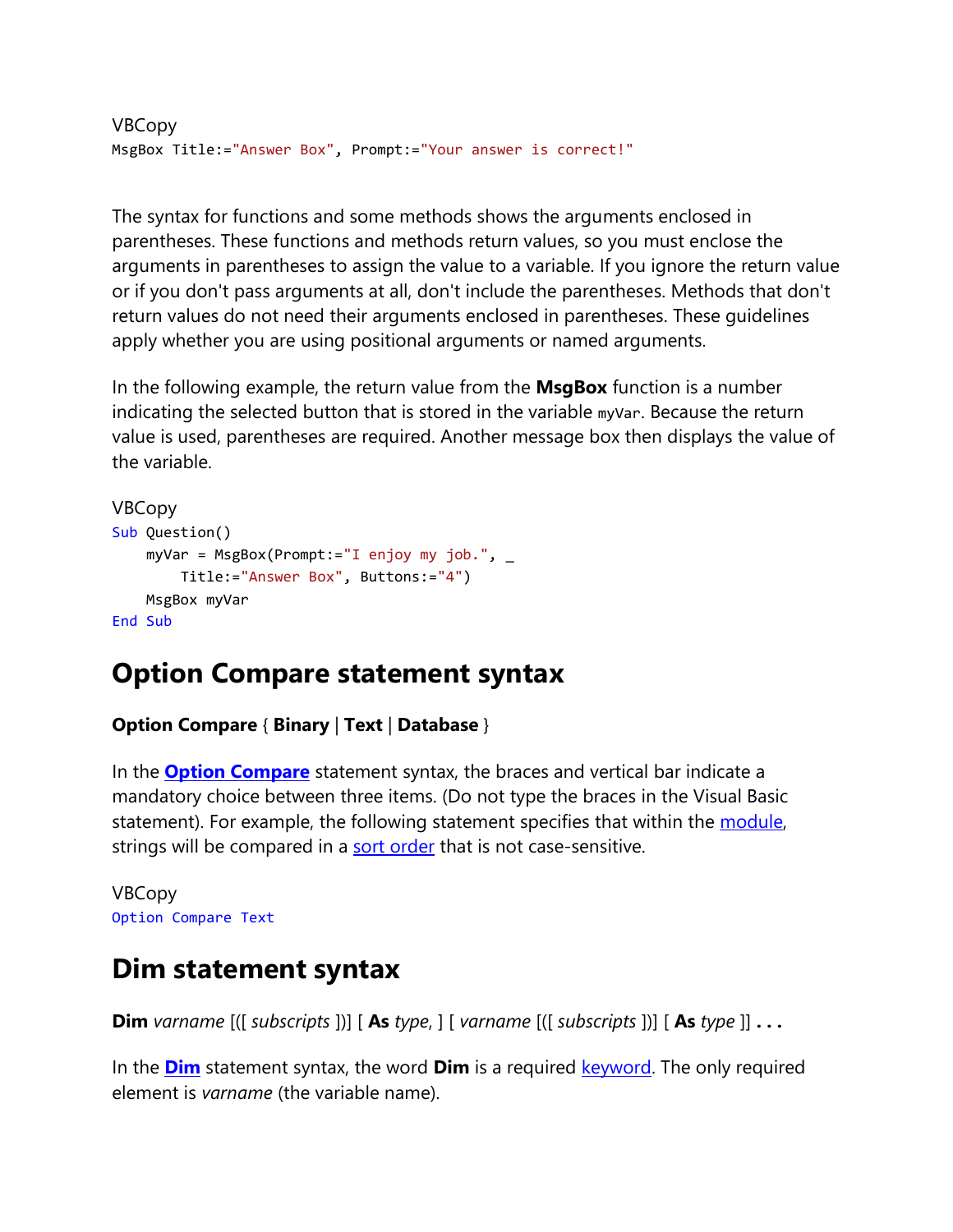For example, the following statement creates three variables: myVar, nextVar, and thirdVar. These are automatically declared as **Variant** variables.

VBCopy Dim myVar, nextVar, thirdVar

The following example declares a variable as a **String**. Including a [data type](https://docs.microsoft.com/en-us/office/vba/language/glossary/vbe-glossary#data-type) saves memory and can help you find errors in your code.

VBCopy Dim myAnswer As String

To declare several variables in one statement, include the data type for each variable. Variables declared without a data type are automatically declared as **Variant**.

VBCopy Dim x As Integer, y As Integer, z As Integer

In the following statement, x and y are assigned the **Variant** data type. Only z is assigned the **Integer** data type.

VBCopy Dim x, y, z As Integer

If you are declaring an **[array](https://docs.microsoft.com/en-us/office/vba/language/glossary/vbe-glossary#array)** variable, you must include parentheses. The subscripts are optional. The following statement dimensions a dynamic array, myArray.

```
VBCopy
Dim myArray()
```
## **Using arrays**

You can declare an [array](https://docs.microsoft.com/en-us/office/vba/language/glossary/vbe-glossary#array) to work with a set of values of the same [data type.](https://docs.microsoft.com/en-us/office/vba/language/glossary/vbe-glossary#data-type) An array is a single [variable](https://docs.microsoft.com/en-us/office/vba/language/glossary/vbe-glossary#variable) with many compartments to store values, while a typical variable has only one storage compartment in which it can store only one value. Refer to the array as a whole when you want to refer to all the values it holds, or you can refer to its individual elements.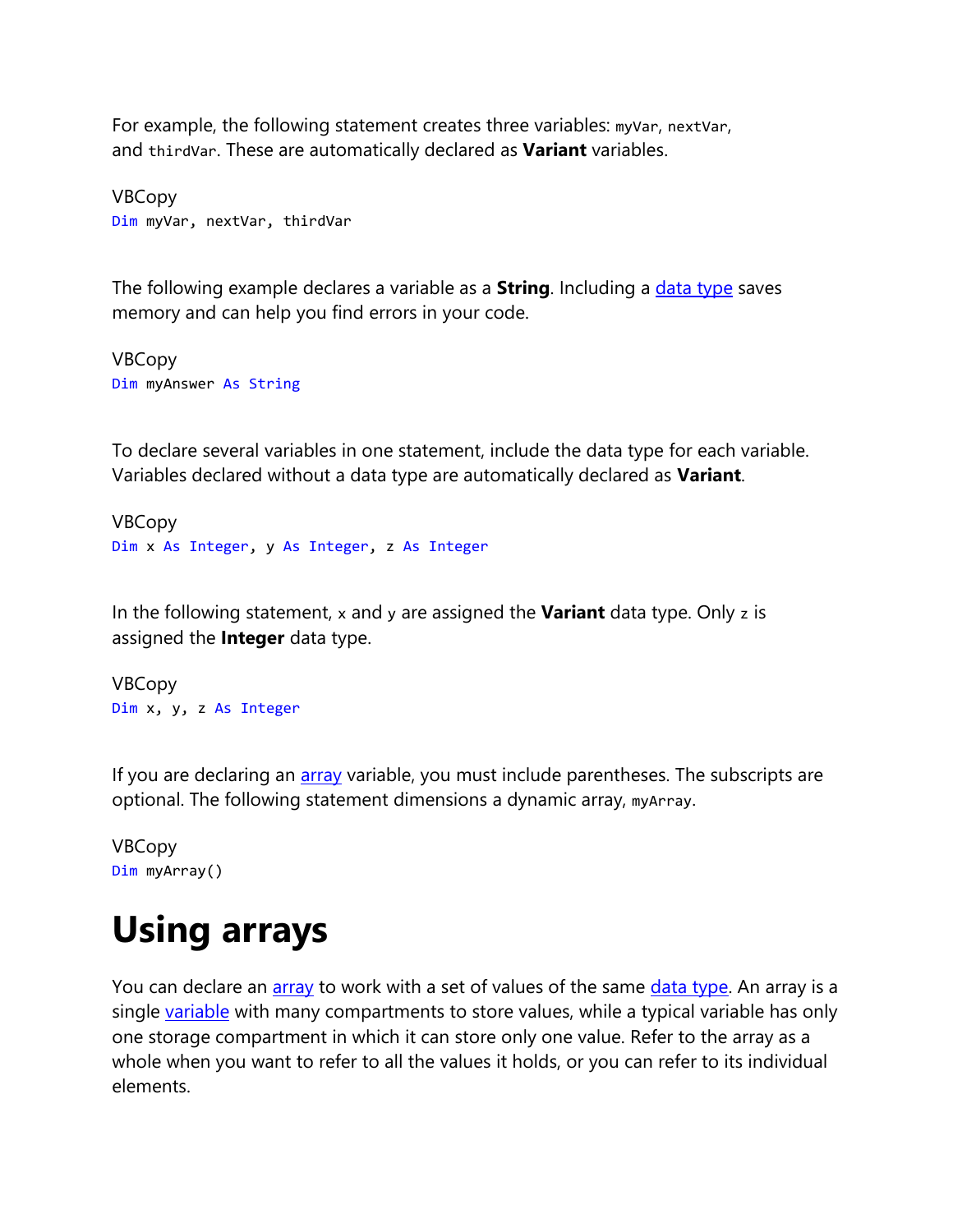For example, to store daily expenses for each day of the year, you can declare one array variable with 365 elements, rather than declaring 365 variables. Each element in an array contains one value. The following statement declares the array variable with 365 elements. By default, an array is indexed beginning with zero, so the upper bound of the array is 364 rather than 365.

VBCopy Dim curExpense(364) As Currency

To set the value of an individual element, you specify the element's index. The following example assigns an initial value of 20 to each element in the array.

```
VBCopy
Sub FillArray()
Dim curExpense(364) As Currency
Dim intI As Integer
For intI = 0 to 364
curExpense(intI) = 20
Next
End Sub
```
#### **Changing the lower bound**

You can use the **[Option Base](https://docs.microsoft.com/en-us/office/vba/language/reference/user-interface-help/option-base-statement)** statement at the top of a [module](https://docs.microsoft.com/en-us/office/vba/language/glossary/vbe-glossary#module) to change the default index of the first element from 0 to 1. In the following example, the **Option Base**statement changes the index for the first element, and the **[Dim](https://docs.microsoft.com/en-us/office/vba/language/reference/user-interface-help/dim-statement)** statement declares the array variable with 365 elements.

VBCopy Option Base 1 Dim curExpense(365) As Currency

You can also explicitly set the lower bound of an array by using a **To** clause, as shown in the following example.

VBCopy Dim curExpense(1 To 365) As Currency Dim strWeekday(7 To 13) As String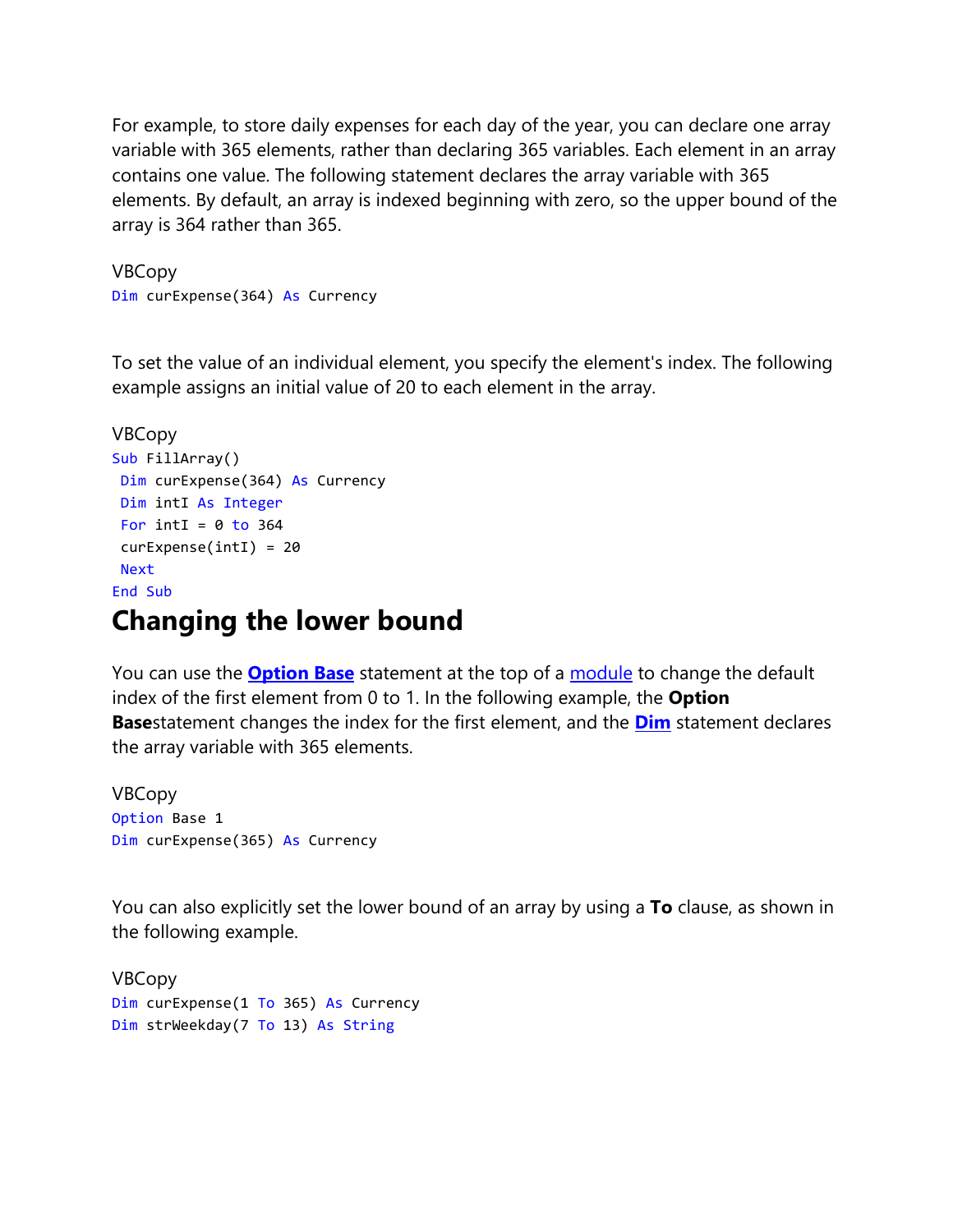#### **Storing Variant values in arrays**

There are two ways to create arrays of **[Variant](https://docs.microsoft.com/en-us/office/vba/language/reference/user-interface-help/variant-data-type)** values. One way is to declare an array of [Variant data type,](https://docs.microsoft.com/en-us/office/vba/language/glossary/vbe-glossary#variant-data-type) as shown in the following example:

```
VBCopy
Dim varData(3) As Variant
varData(0) = "Claudia Bendel"
varData(1) = "4242 Maple Blvd"
varData(2) = 38varData(3) = Format("06-09-1952", "General Date")
```
The other way is to assign the array returned by the **Array** function to a **Variant**variable, as shown in the following example.

```
VBCopy
Dim varData As Variant
varData = Array("Ron Bendel", "4242 Maple Blvd", 38, \overline{\phantom{a}}Format("06-09-1952", "General Date"))
```
You identify the elements in an array of **Variant** values by index, no matter which technique you use to create the array. For example, the following statement can be added to either of the preceding examples.

```
VBCopy
MsgBox "Data for " & varData(0) & " has been recorded."
```
#### **Using multidimensional arrays**

In Visual Basic, you can declare arrays with up to 60 dimensions. For example, the following statement declares a 2-dimensional, 5-by-10 array.

VBCopy Dim sngMulti(1 To 5, 1 To 10) As Single

If you think of the array as a matrix, the first argument represents the rows and the second argument represents the columns.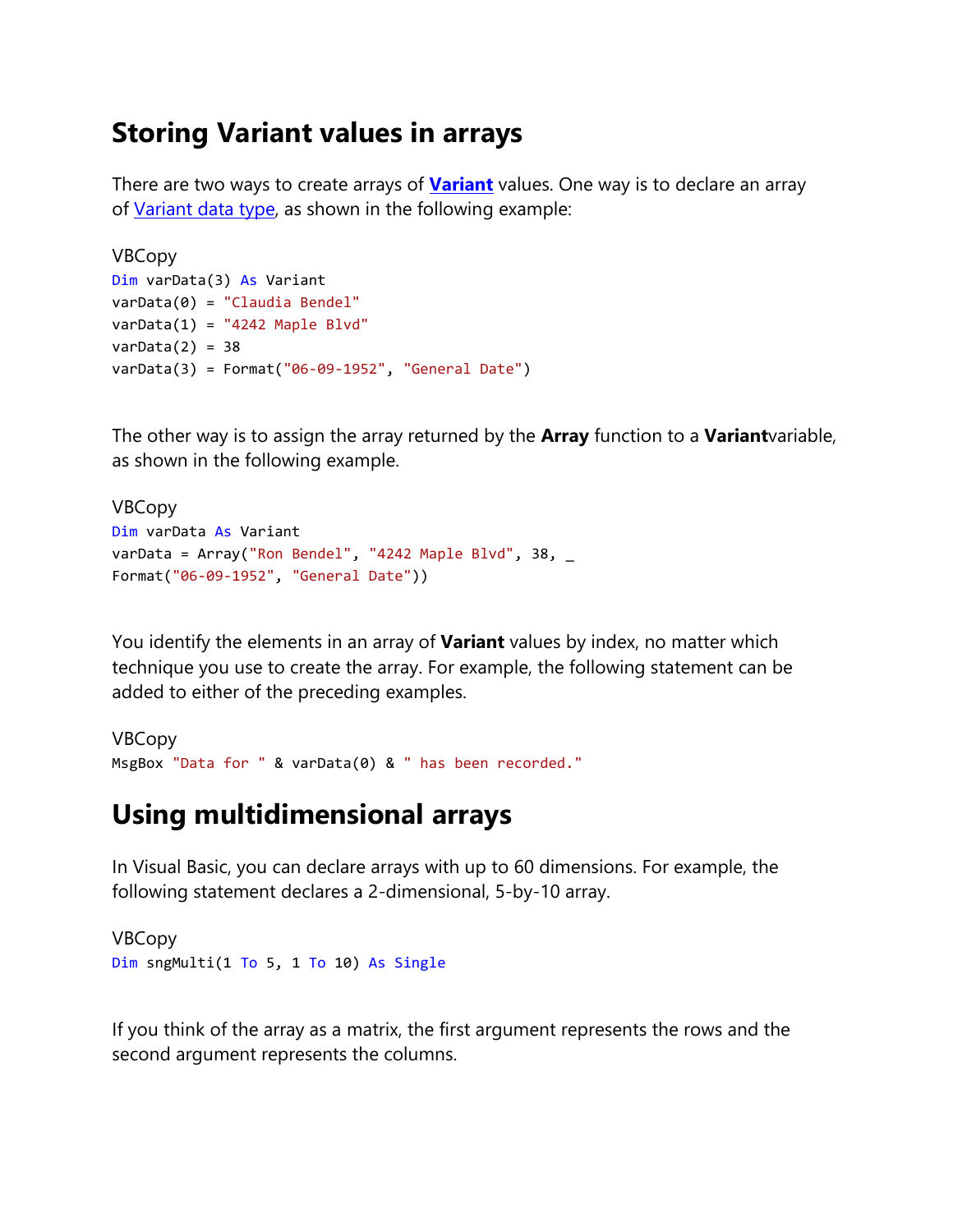Use nested **[For...Next](https://docs.microsoft.com/en-us/office/vba/language/reference/user-interface-help/fornext-statement)** statements to process multidimensional arrays. The following procedure fills a two-dimensional array with **Single** values.

```
VBCopy
Sub FillArrayMulti()
Dim intI As Integer, intJ As Integer
Dim sngMulti(1 To 5, 1 To 10) As Single
 ' Fill array with values.
For intI = 1 To 5
For intJ = 1 To 10
 sngMulti(intI, intJ) = intI * intJ
Debug.Print sngMulti(intI, intJ)
Next intJ
Next intI
End Sub
```
## **Using constants**

Your code might contain frequently occurring constant values, or might depend on certain numbers that are difficult to remember and have no obvious meaning. You can make your code easier to read and maintain by using [constants.](https://docs.microsoft.com/en-us/office/vba/language/glossary/vbe-glossary#constant) A constant is a meaningful name that takes the place of a number or string that does not change. You can't modify a constant or assign a new value to it as you can a [variable.](https://docs.microsoft.com/en-us/office/vba/language/glossary/vbe-glossary#variable)

### **Types of constants**

There are three types of constants:

• [Intrinsic constants,](https://docs.microsoft.com/en-us/office/vba/language/glossary/vbe-glossary#intrinsic-constants) or system-defined constants, are provided by applications and controls. Other applications that provide [object libraries,](https://docs.microsoft.com/en-us/office/vba/language/glossary/vbe-glossary#object-library) such as Microsoft Access, Excel, Project, and Word also provide a list of constants that you can use with their objects, methods, and properties. You can get a list of the constants provided for individual object libraries in the [Object Browser.](https://docs.microsoft.com/en-us/office/vba/language/glossary/vbe-glossary#object-browser)

Visual Basic constants are listed in the Visual Basic for Applications type library and Data Access Object (DAO) library.

**Note**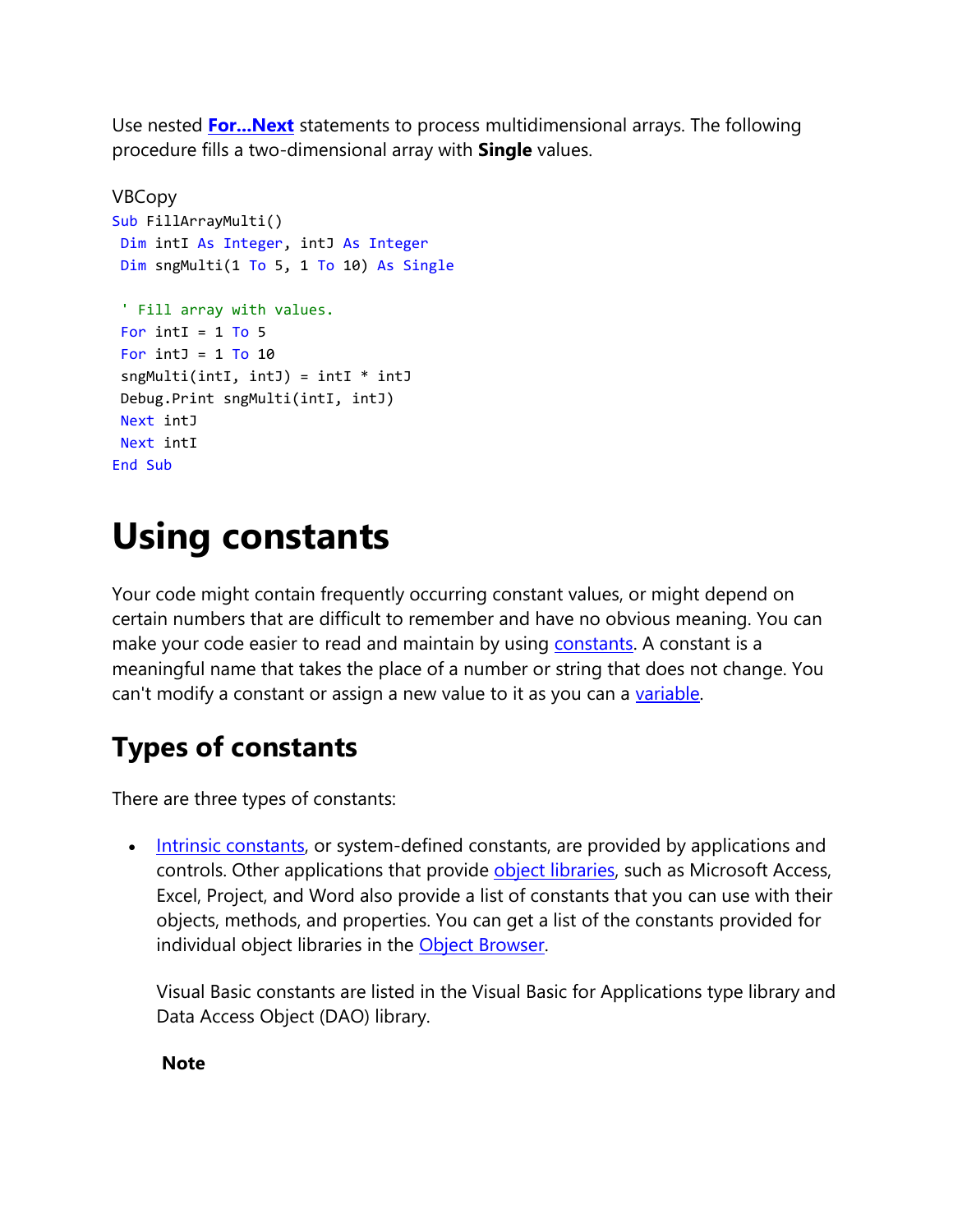Visual Basic continues to recognize constants in applications created in earlier versions of Visual Basic or Visual Basic for Applications. You can upgrade your constants to those listed in the **[Object Browser](https://docs.microsoft.com/en-us/office/vba/language/reference/user-interface-help/object-browser)**. Constants listed in the **Object Browser** don't have to be declared in your application.

- Symbolic or user-defined constants are declared by using the **[Const](https://docs.microsoft.com/en-us/office/vba/language/reference/user-interface-help/const-statement)** statement.
- [Conditional compiler constants](https://docs.microsoft.com/en-us/office/vba/language/glossary/vbe-glossary#conditional-compiler-constant) are declared by using the **[#Const](https://docs.microsoft.com/en-us/office/vba/language/reference/user-interface-help/const-directive)** statement (directive).

In earlier versions of Visual Basic, constant names were usually capitalized with underscores. For example:

VBCopy TILE\_HORIZONTAL

Intrinsic constants are now qualified to avoid confusion when constants with the same name exist in more than one object library, which may have different values assigned to them. There are two ways to qualify constant names:

- By prefix
- By library reference

### **Qualifying constants by prefix**

The intrinsic constants supplied by all objects appear in a mixed-case format, with a 2 character prefix indicating the object library that defines the constant. Constants from the Visual Basic for Applications object library are prefaced with "vb" and constants from the Microsoft Excel object library are prefaced with "xl". The following examples illustrate how prefixes for custom controls vary, depending on the [type library.](https://docs.microsoft.com/en-us/office/vba/language/glossary/vbe-glossary#type-library)

- **vbTileHorizontal**
- **xlDialogBorder**

### **Qualifying constants by library reference**

You can also qualify the reference to a constant by using the following syntax.

[ *libname*.] [ *modulename*.] *constname*

The syntax for qualifying constants has these parts: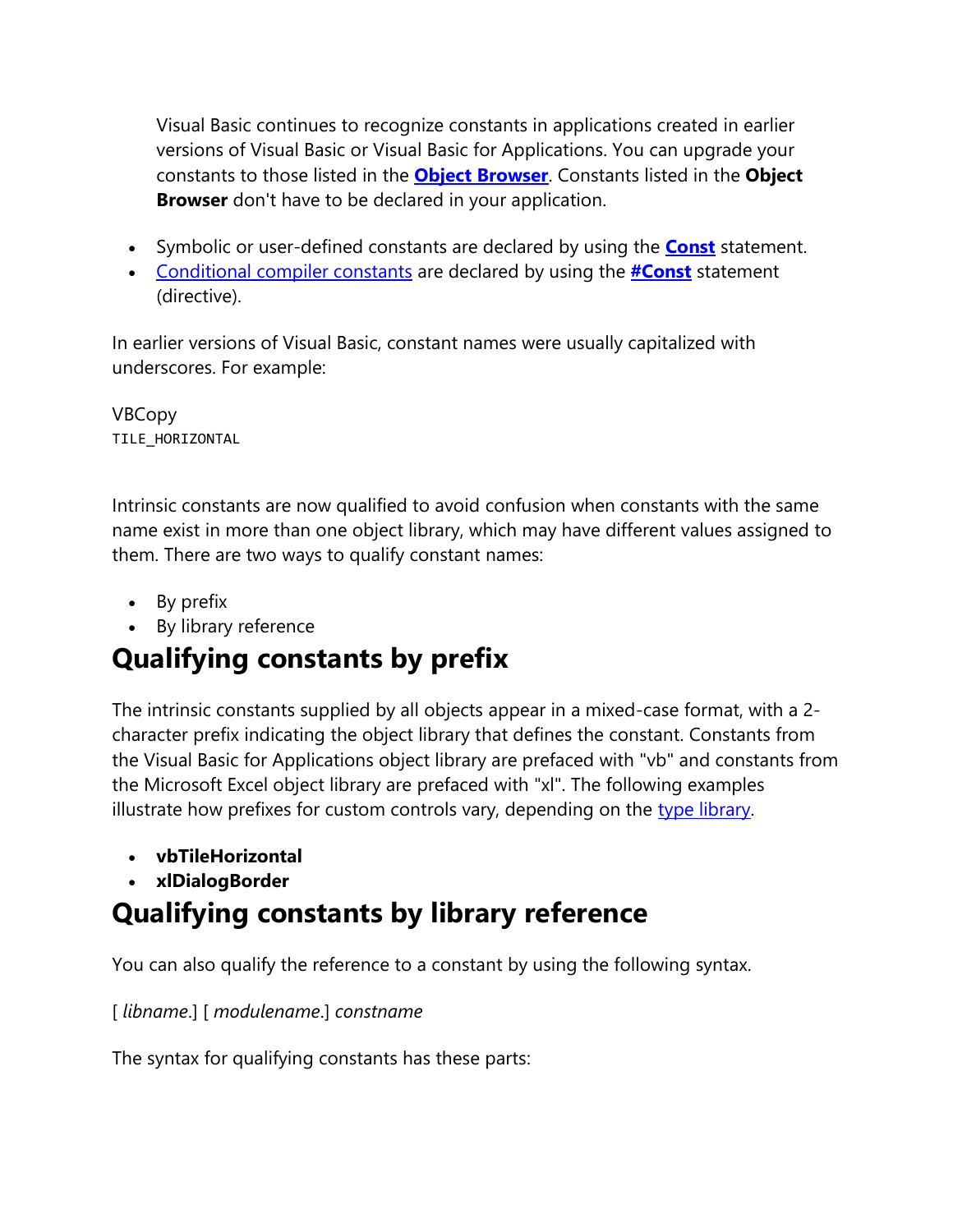| Part       | <b>Description</b>                                                                                                                                                                                                                                                                                                                                        |
|------------|-----------------------------------------------------------------------------------------------------------------------------------------------------------------------------------------------------------------------------------------------------------------------------------------------------------------------------------------------------------|
| libname    | Optional. The name of the type library that defines the constant. For<br>most custom controls (not available on the Macintosh), this is also<br>the class name of the control. If you don't remember the class name of<br>the control, position the mouse pointer over the control in the toolbox.<br>The class name is displayed in the <b>ToolTip</b> . |
| modulename | Optional. The name of the module within the type library that defines<br>the constant. You can find the name of the module by using the Object<br><b>Browser.</b>                                                                                                                                                                                         |
| constname  | The name defined for the constant in the type library.                                                                                                                                                                                                                                                                                                    |

For example:

VBCopy Threed.LeftJustify

# **Using data types efficiently**

Unless otherwise specified, undeclared [variables](https://docs.microsoft.com/en-us/office/vba/language/glossary/vbe-glossary#variable) are assigned the [Variant data type.](https://docs.microsoft.com/en-us/office/vba/language/glossary/vbe-glossary#variant-data-type) This data type makes it easy to write programs, but it is not always the most efficient data type to use.

You should consider using other [data types](https://docs.microsoft.com/en-us/office/vba/language/reference/user-interface-help/data-type-summary) if:

- Your program is very large and uses many variables.
- Your program must run as quickly as possible.
- You write data directly to random-access files.

In addition to **Variant**, supported data types include **Byte**, **Boolean**, **Integer**, **Long**, **Single**, **Double**, **Currency**, **Decimal**, **Date**, **Objec t**, and **String**.

Use the **[Dim](https://docs.microsoft.com/en-us/office/vba/language/reference/user-interface-help/dim-statement)** statement to declare a variable of a specific type, for example:

VBCopy Dim X As Integer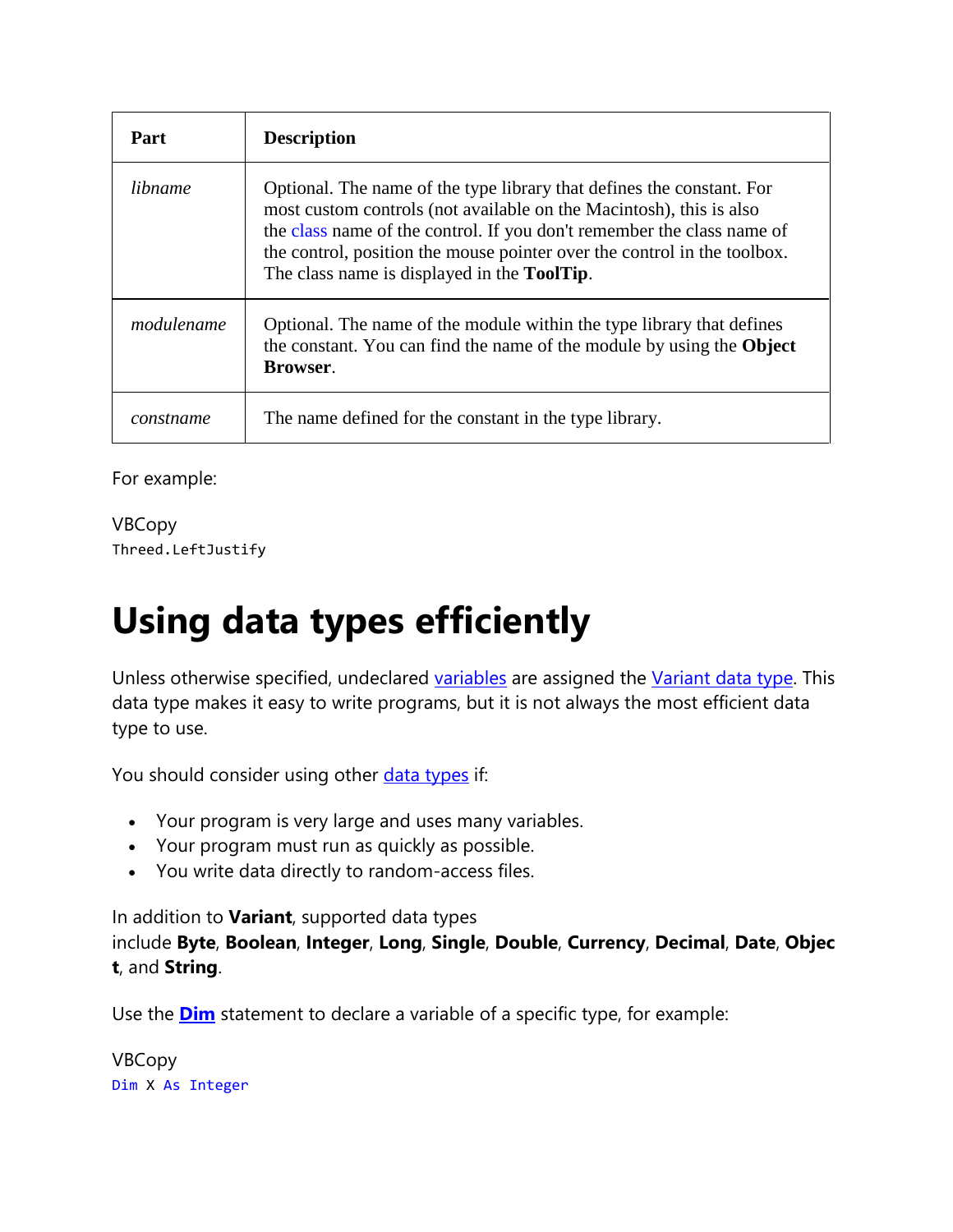This statement declares that a variable x is an integer — a whole number between -32,768 and 32,767. If you try to set x to a number outside that range, an error occurs. If you try to set X to a fraction, the number is rounded. For example:

VBCopy X = 32768 ' Causes error.  $X = 5.9$  ' Sets x to 6.

### **Using Do...Loop statements**

You can use **[Do...Loop](https://docs.microsoft.com/en-us/office/vba/language/reference/user-interface-help/doloop-statement)** statements to run a block of [statements](https://docs.microsoft.com/en-us/office/vba/language/glossary/vbe-glossary#statement) an indefinite number of times. The statements are repeated either while a condition is **True** or until a condition becomes **True**.

### **Repeating statements while a condition is True**

There are two ways to use the **While** [keyword](https://docs.microsoft.com/en-us/office/vba/language/glossary/vbe-glossary#keyword) to check a condition in a **Do...Loop**statement. You can check the condition before you enter the loop, or you can check it after the loop has run at least once.

In the following ChkFirstWhile procedure, you check the condition before you enter the loop. If my Num is set to 9 instead of 20, the statements inside the loop will never run. In the ChkLastWhile procedure, the statements inside the loop run only once before the condition becomes **False**.

```
VBCopy
Sub ChkFirstWhile()
    counter = <math>0</math>myNum = 20 Do While myNum > 10
        myNum = myNum - 1counter = counter + 1 Loop
     MsgBox "The loop made " & counter & " repetitions."
End Sub
Sub ChkLastWhile()
    counter = 0myNum = 9 Do
        myNum = myNum - 1
```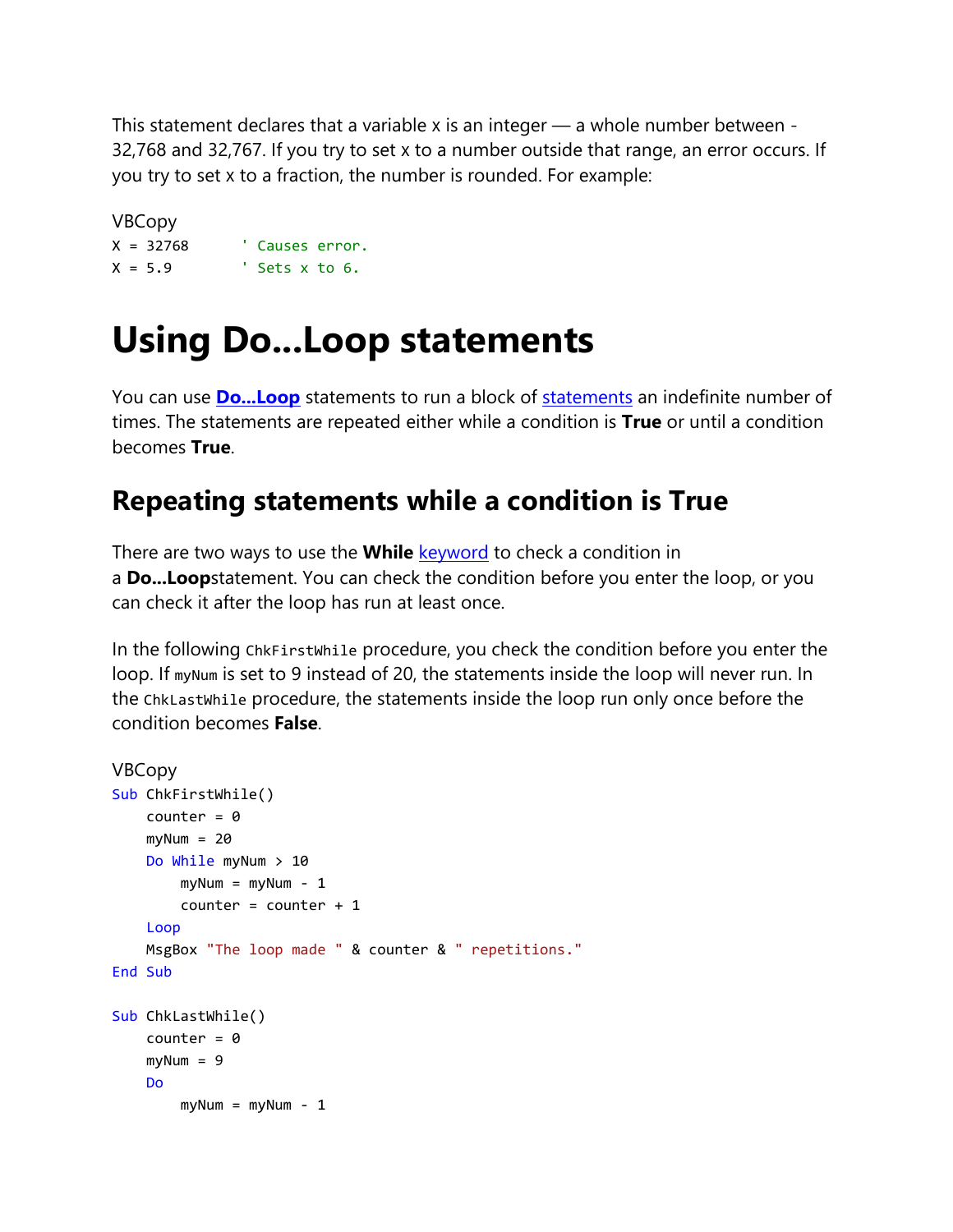```
counter = counter + 1 Loop While myNum > 10
     MsgBox "The loop made " & counter & " repetitions."
End Sub
```
### **Repeating statements until a condition becomes True**

There are two ways to use the **Until** keyword to check a condition in a **Do...Loop**statement. You can check the condition before you enter the loop (as shown in the ChkFirstUntil procedure), or you can check it after the loop has run at least once (as shown in the ChkLastUntil procedure). Looping continues while the condition remains **False**.

```
VBCopy
Sub ChkFirstUntil()
    counter = \thetamyNum = 20 Do Until myNum = 10
        myNum = myNum - 1counter = counter + 1 Loop
     MsgBox "The loop made " & counter & " repetitions."
End Sub
Sub ChkLastUntil()
    counter = 0myNum = 1 Do
        myNum = myNum + 1counter = counter + 1 Loop Until myNum = 10
     MsgBox "The loop made " & counter & " repetitions."
End Sub
```
#### **Exiting a Do...Loop statement from inside the loop**

You can exit a **Do...Loop** by using the **[Exit Do](https://docs.microsoft.com/en-us/office/vba/language/reference/user-interface-help/exit-statement)** statement. For example, to exit an endless loop, use the **Exit Do** statement in the **True** statement block of either an **[If...Then...Else](https://docs.microsoft.com/en-us/office/vba/language/reference/user-interface-help/ifthenelse-statement)** statement or a **[Select Case](https://docs.microsoft.com/en-us/office/vba/language/reference/user-interface-help/select-case-statement)** statement. If the condition is **False**, the loop will run as usual.

In the following example my Num is assigned a value that creates an endless loop. The **If...Then...Else** statement checks for this condition, and then exits, preventing endless looping.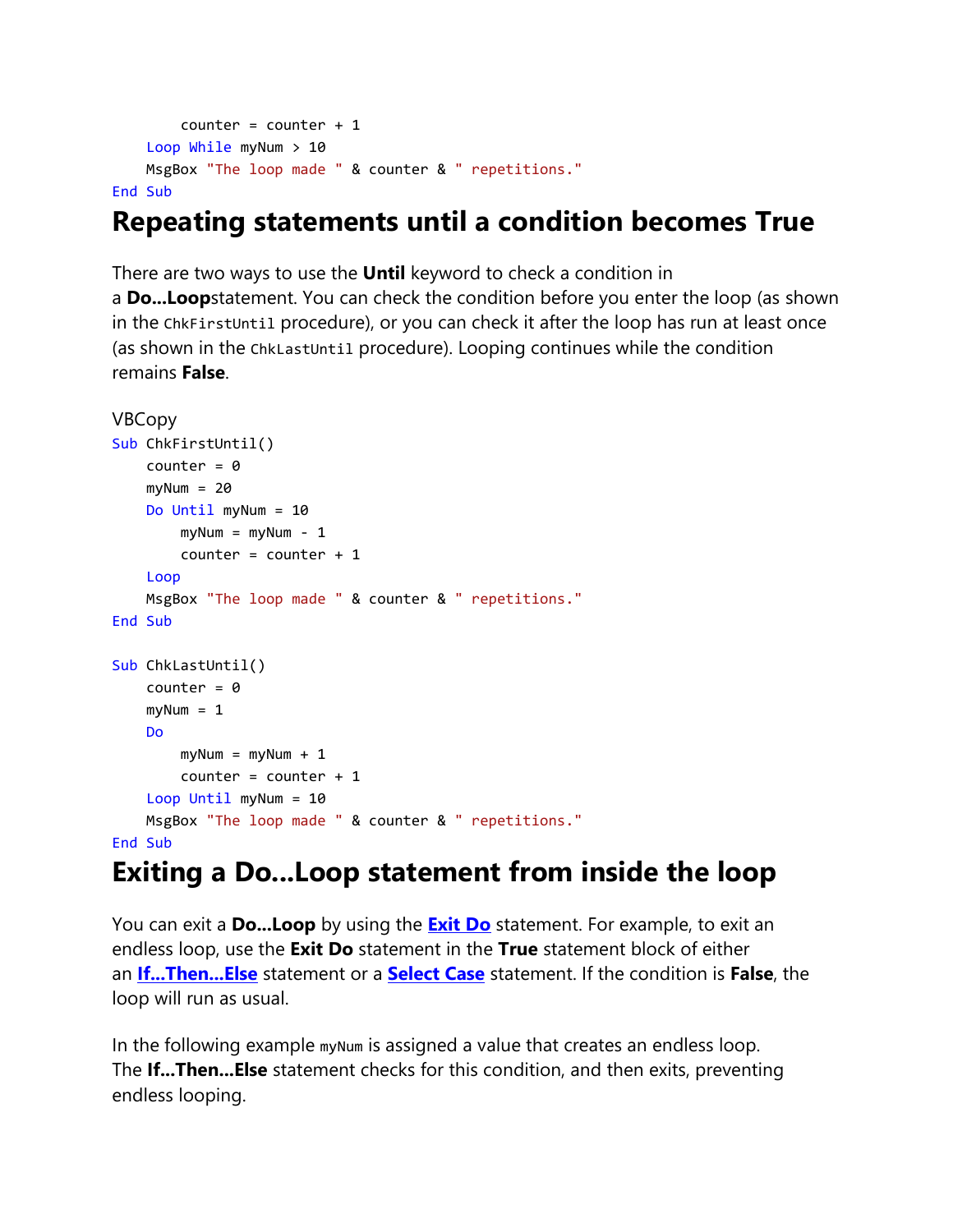```
VBCopy
Sub ExitExample()
    counter = \thetamyNum = 9 Do Until myNum = 10
        myNum = myNum - 1counter = counter + 1 If myNum < 10 Then Exit Do
     Loop
     MsgBox "The loop made " & counter & " repetitions."
End Sub
Note
```
To stop an endless loop, press ESC or CTRL+BREAK.

## **Using For Each...Next statements**

**[For Each...Next](https://docs.microsoft.com/en-us/office/vba/language/reference/user-interface-help/for-eachnext-statement)** [statements](https://docs.microsoft.com/en-us/office/vba/language/glossary/vbe-glossary#statement) repeat a block of **statements** for each [object](https://docs.microsoft.com/en-us/office/vba/language/glossary/vbe-glossary#object) in a [collectiono](https://docs.microsoft.com/en-us/office/vba/language/glossary/vbe-glossary#collection)r each element in an [array.](https://docs.microsoft.com/en-us/office/vba/language/glossary/vbe-glossary#array) Visual Basic automatically sets a [variable](https://docs.microsoft.com/en-us/office/vba/language/glossary/vbe-glossary#variable) each time the loop runs. For example, the following [procedure](https://docs.microsoft.com/en-us/office/vba/language/glossary/vbe-glossary#procedure) closes all forms except the form containing the procedure that's running.

```
VBCopy
Sub CloseForms()
For Each frm In Application.Forms
If frm.Caption <> Screen. ActiveForm.Caption Then frm.Close
Next
End Sub
```
The following code loops through each element in an array and sets the value of each to the value of the index variable I.

```
VBCopy
Dim TestArray(10) As Integer, I As Variant
For Each I In TestArray
TestArray(I) = INext I
```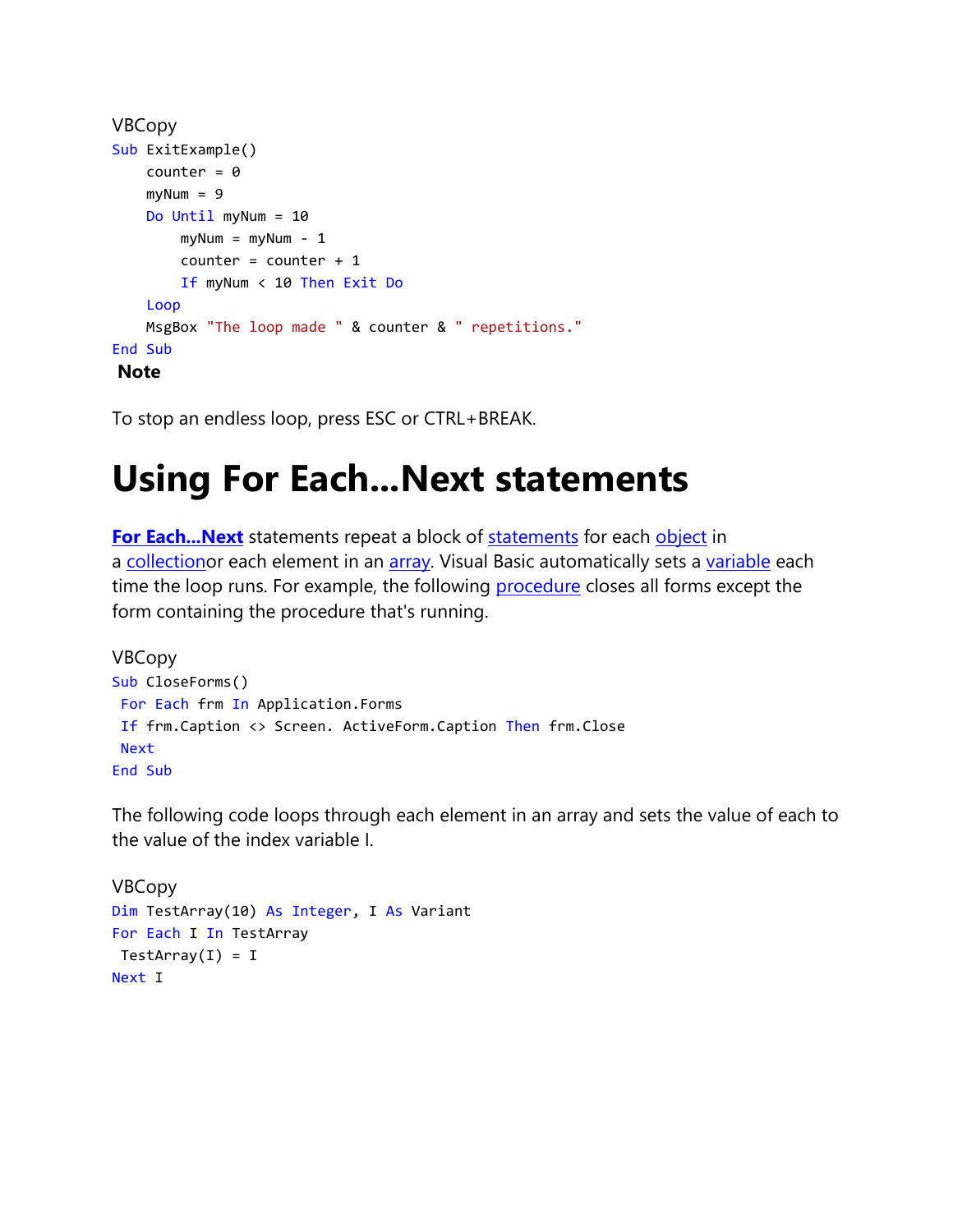### **Looping through a range of cells**

Use a **For Each...Next** loop to loop through the cells in a range. The following procedure loops through the range A1:D10 on Sheet1 and sets any number whose absolute value is less than 0.01 to 0 (zero).

```
VBCopy
Sub RoundToZero()
For Each myObject in myCollection
If Abs(myObject.Value) < 0.01 Then myObject.Value = 0Next
End Sub
```
### **Exiting a For Each...Next loop before it is finished**

You can exit a **For Each...Next** loop by using the **[Exit For](https://docs.microsoft.com/en-us/office/vba/language/reference/user-interface-help/exit-statement)** statement. For example, when an error occurs, use the **Exit For** statement in the **True** statement block of either an **[If...Then...Else](https://docs.microsoft.com/en-us/office/vba/language/reference/user-interface-help/ifthenelse-statement)** statement or a **[Select Case](https://docs.microsoft.com/en-us/office/vba/language/reference/user-interface-help/select-case-statement)** statement that specifically checks for the error. If the error does not occur, the **If…Then…Else** statement is **False** and the loop continues to run as expected.

The following example tests for the first cell in the range A1:B5 that does not contain a number. If such a cell is found, a message is displayed and **Exit For** exits the loop.

```
VBCopy
Sub TestForNumbers()
For Each myObject In MyCollection
If IsNumeric(myObject.Value) = False Then
MsgBox "Object contains a non-numeric value."
Exit For
End If
Next c
End Sub
```
### **Using a For Each...Next loop to iterate over a VBA class**

**For Each...Next** loops don't only iterate over arrays and instances of the **[Collection](https://docs.microsoft.com/en-us/office/vba/language/reference/user-interface-help/collection-object)**object. **For Each...Next** loops can also iterate over a VBA class that you have written.

Following is an example demonstrating how you can do this.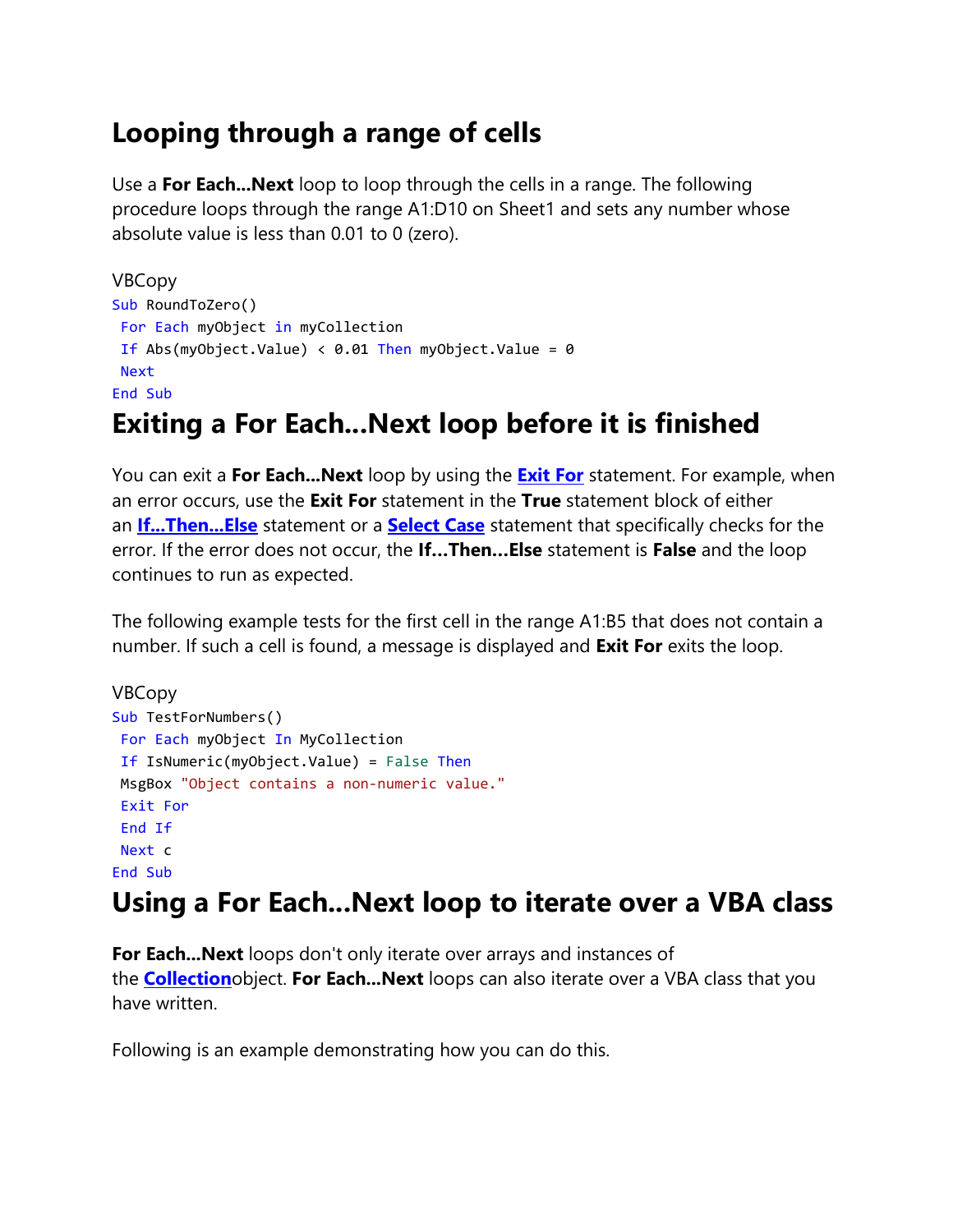- 1. Create a [class module](https://docs.microsoft.com/en-us/office/vba/language/glossary/vbe-glossary#class-module) in the VBE (Visual Basic Editor), and rename it CustomCollection.<sup>cd</sup>
- 2. Place the following code in the newly created module.

```
VBCopy
Private MyCollection As New Collection
' The Initialize event automatically gets triggered
' when instances of this class are created.
' It then triggers the execution of this procedure.
Private Sub Class_Initialize()
     With MyCollection
         .Add "First Item"
         .Add "Second Item"
         .Add "Third Item"
     End With
End Sub
' Property Get procedure for the setting up of
' this class so that it works with 'For Each...'
' constructs.
Property Get NewEnum() As IUnknown
' Attribute NewEnum.VB_UserMemId = -4
Set NewEnum = MyCollection.[_NewEnum]
End Property
```
- 3. Export this module to a file and store it locally. $\frac{cc}{c}$
- 4. After you export the module, open the exported file by using a text editor (Window's *Notepad* software should be sufficient). The file contents should look like the following.

```
VBCopy
VERSION 1.0 CLASS
BEGIN
MultiUse = -1 'True
FND
Attribute VB_Name = "CustomCollection"
Attribute VB_GlobalNameSpace = False
Attribute VB Creatable = False
Attribute VB_PredeclaredId = False
Attribute VB_Exposed = False
Private MyCollection As New Collection
```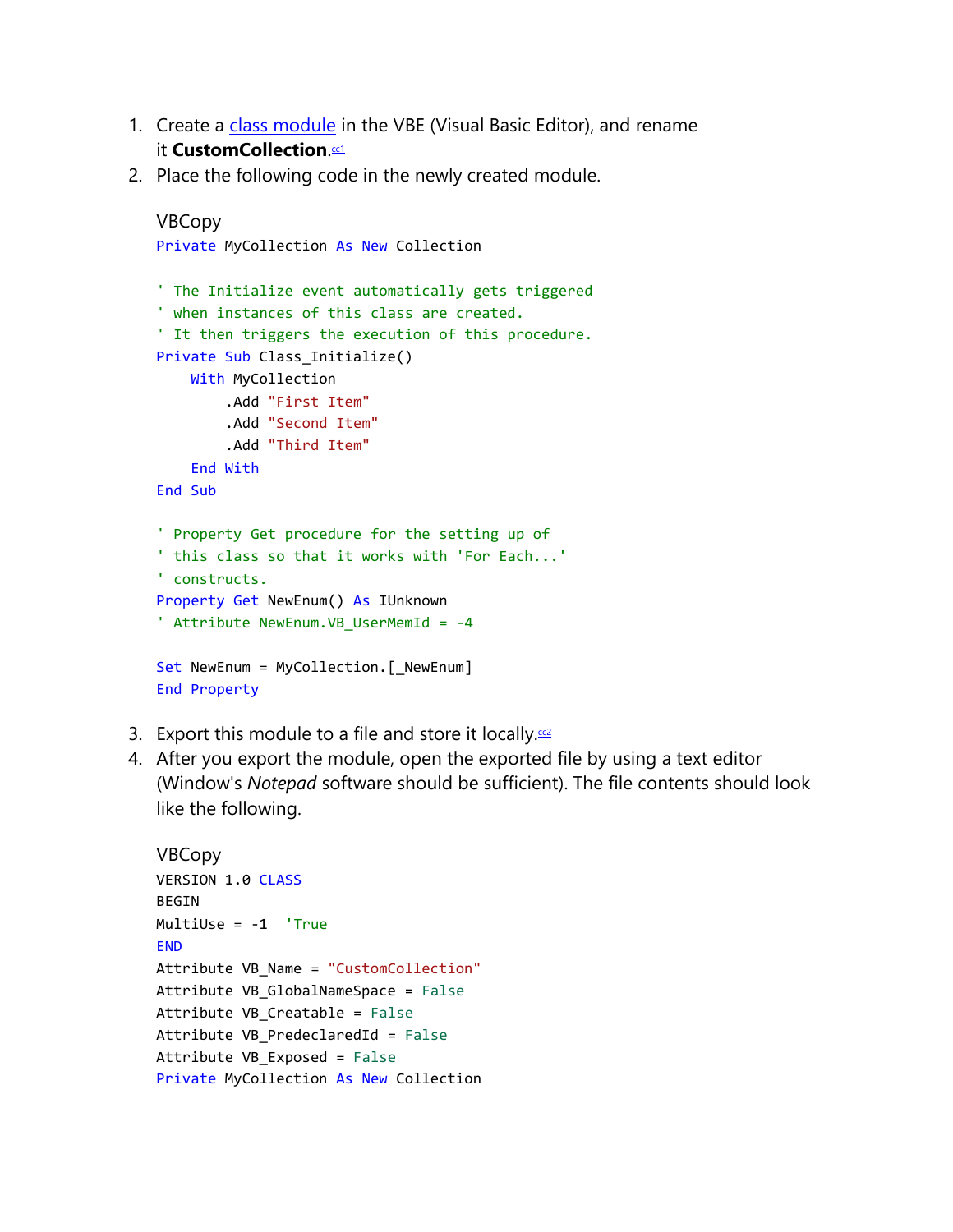```
' The Initialize event automatically gets triggered
' when instances of this class are created.
' It then triggers the execution of this procedure.
Private Sub Class Initialize()
     With MyCollection
         .Add "First Item"
         .Add "Second Item"
         .Add "Third Item"
     End With
End Sub
' Property Get procedure for the setting up of
' this class so that it works with 'For Each...'
' constructs.
Property Get NewEnum() As IUnknown
' Attribute NewEnum.VB_UserMemId = -4
Set NewEnum = MyCollection.[_NewEnum]
End Property
```
- 5. Using the text editor, remove the ' character from the first line under the Property Get NewEnum() As IUnknown text in the file. Save the modified file.
- 6. Back in the VBE, remove the class that you created from your VBA project and don't choose to export it when prompted.<sup>[cc3](https://docs.microsoft.com/en-us/office/vba/language/concepts/getting-started/using-for-eachnext-statements#cc3)</sup>
- 7. Import the file that you removed the  $\cdot$  character from back into the VBE. $c4$
- 8. Run the following code to see that you can now iterate over your custom VBA class that you have written by using both the VBE and a text editor.

```
VBCopy
Dim Element
Dim MyCustomCollection As New CustomCollection
For Each Element In MyCustomCollection
MsgBox Element
Next
```

| <b>Footnotes</b> | <b>Description</b>                                                                                                                                                          |
|------------------|-----------------------------------------------------------------------------------------------------------------------------------------------------------------------------|
| [cc1]            | You can create a class module by choosing Class Module on<br>the <b>Insert</b> menu. You can rename a class module by modifying its<br>properties in the Properties window. |
| [cc2]            | You can activate the <b>Export File</b> dialog box by choosing <b>Export File</b> on<br>the <b>File</b> menu.                                                               |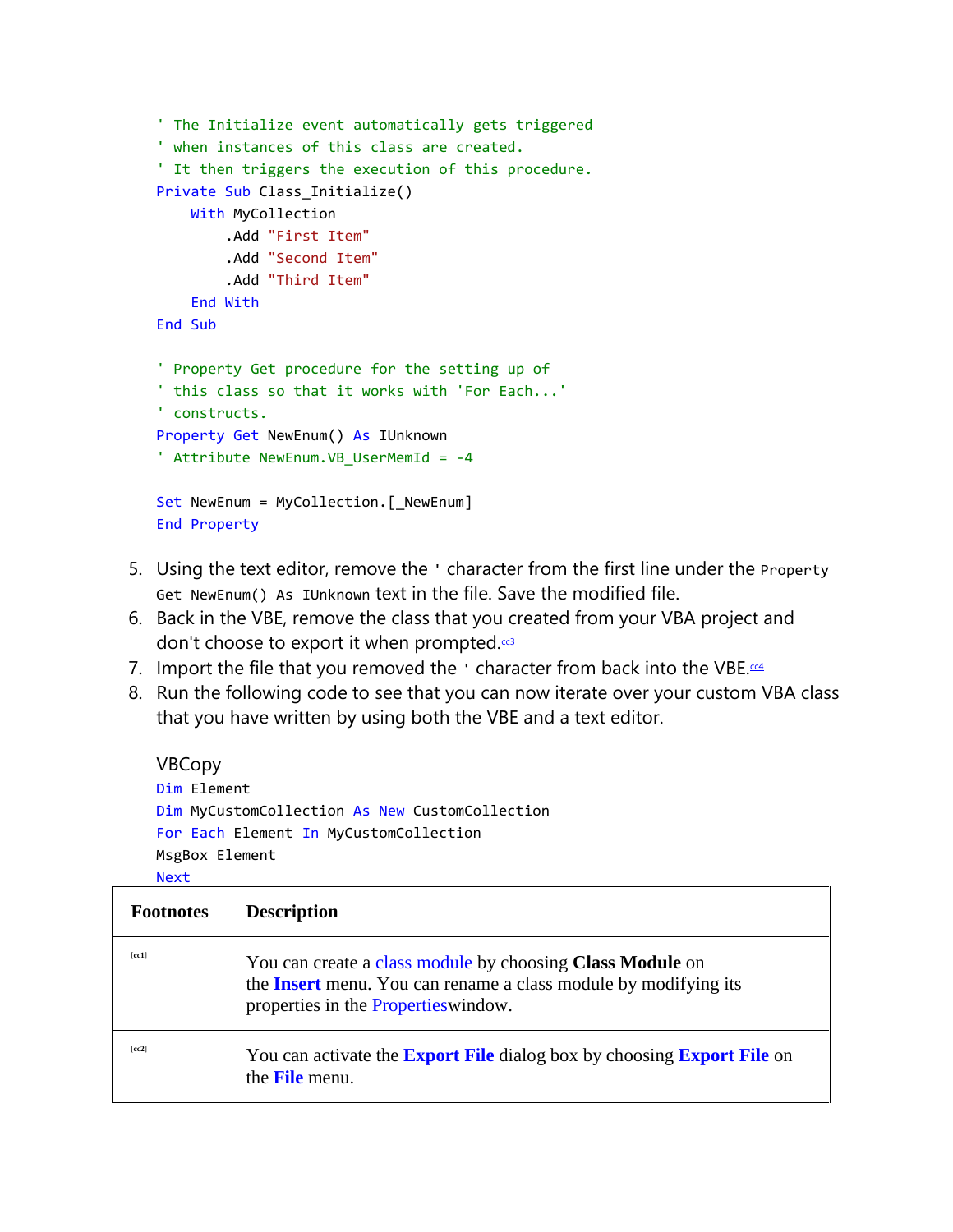| <b>Footnotes</b> | <b>Description</b>                                                                                                                           |
|------------------|----------------------------------------------------------------------------------------------------------------------------------------------|
| [cc3]            | You can remove a class module from the VBE by choosing <b>Remove</b><br><b>Item</b> on the <b>File</b> menu.                                 |
| [cc4]            | You can import an external class-module file by activating the <b>Import</b><br><b>Filedialog box (choose Import File on the File menu).</b> |

### **Using For...Next statements**

You can use **[For...Next](https://docs.microsoft.com/en-us/office/vba/language/reference/user-interface-help/fornext-statement)** statements to repeat a block of [statements](https://docs.microsoft.com/en-us/office/vba/language/glossary/vbe-glossary#statement) a specific number of times. **For** loops use a counter [variable](https://docs.microsoft.com/en-us/office/vba/language/glossary/vbe-glossary#variable) whose value is increased or decreased with each repetition of the loop.

The following [procedure](https://docs.microsoft.com/en-us/office/vba/language/glossary/vbe-glossary#procedure) makes the computer beep 50 times. The **For** statement specifies the counter variable and its start and end values. The **Next** statement increments the counter variable by 1.

```
VBCopy
Sub Beeps()
    For x = 1 To 50
         Beep
     Next x
End Sub
```
Using the **Step** [keyword,](https://docs.microsoft.com/en-us/office/vba/language/glossary/vbe-glossary#keyword) you can increase or decrease the counter variable by the value you specify. In the following example, the counter variable j is incremented by 2 each time the loop repeats. When the loop is finished, total is the sum of 2, 4, 6, 8, and 10.

```
VBCopy
Sub TwosTotal()
    For j = 2 To 10 Step 2
       total = total + j Next j
     MsgBox "The total is " & total
End Sub
```
To decrease the counter variable, use a negative **Step** value. To decrease the counter variable, you must specify an end value that is less than the start value. In the following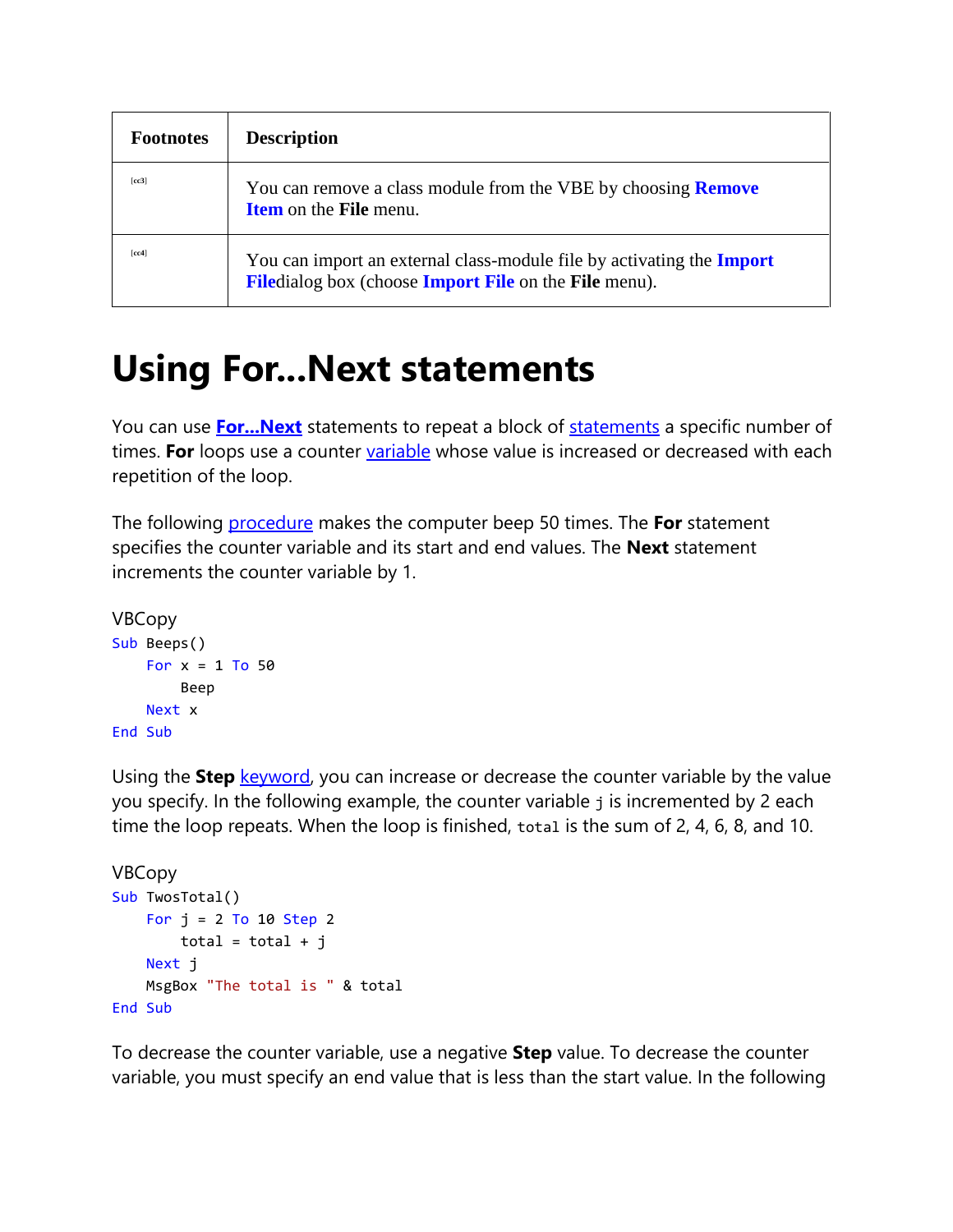example, the counter variable my Num is decreased by 2 each time the loop repeats. When the loop is finished, total is the sum of 16, 14, 12, 10, 8, 6, 4, and 2.

```
VBCopy
Sub NewTotal()
   For myNum = 16 To 2 Step -2total = total + myNum Next myNum
    MsgBox "The total is " & total
End Sub
Note
```
It's not necessary to include the counter variable name after the **Next** statement. In the preceding examples, the counter variable name was included for readability.

You can exit a **For...Next** statement before the counter reaches its end value by using the **[Exit For](https://docs.microsoft.com/en-us/office/vba/language/reference/user-interface-help/exit-statement)** statement. For example, when an error occurs, use the **Exit For** statement in the **True** statement block of either an **[If...Then...Else](https://docs.microsoft.com/en-us/office/vba/language/reference/user-interface-help/ifthenelse-statement)** statement or a **[Select](https://docs.microsoft.com/en-us/office/vba/language/reference/user-interface-help/select-case-statement)  [Case](https://docs.microsoft.com/en-us/office/vba/language/reference/user-interface-help/select-case-statement)**statement that specifically checks for the error. If the error doesn't occur, the **If…Then…Else** statement is **False**, and the loop will continue to run as expected.

## **Using If...Then...Else statements**

You can use the **[If...Then...Else](https://docs.microsoft.com/en-us/office/vba/language/reference/user-interface-help/ifthenelse-statement)** statement to run a specific [statement](https://docs.microsoft.com/en-us/office/vba/language/glossary/vbe-glossary#statement) or a block of statements, depending on the value of a condition. **If...Then...Else** statements can be nested to as many levels as you need.

However, for readability, you may want to use a **[Select Case](https://docs.microsoft.com/en-us/office/vba/language/reference/user-interface-help/select-case-statement)** statement rather than multiple levels of nested **If...Then...Else** statements.

### **Running statements if a condition is True**

To run only one statement when a condition is **True**, use the single-line syntax of the **If...Then...Else** statement. The following example shows the single-line syntax, omitting the **Else** [keyword.](https://docs.microsoft.com/en-us/office/vba/language/glossary/vbe-glossary#keyword)

```
VBCopy
Sub FixDate()
 myDate = #2/13/95#
If myDate \langle Now Then myDate = Now
End Sub
```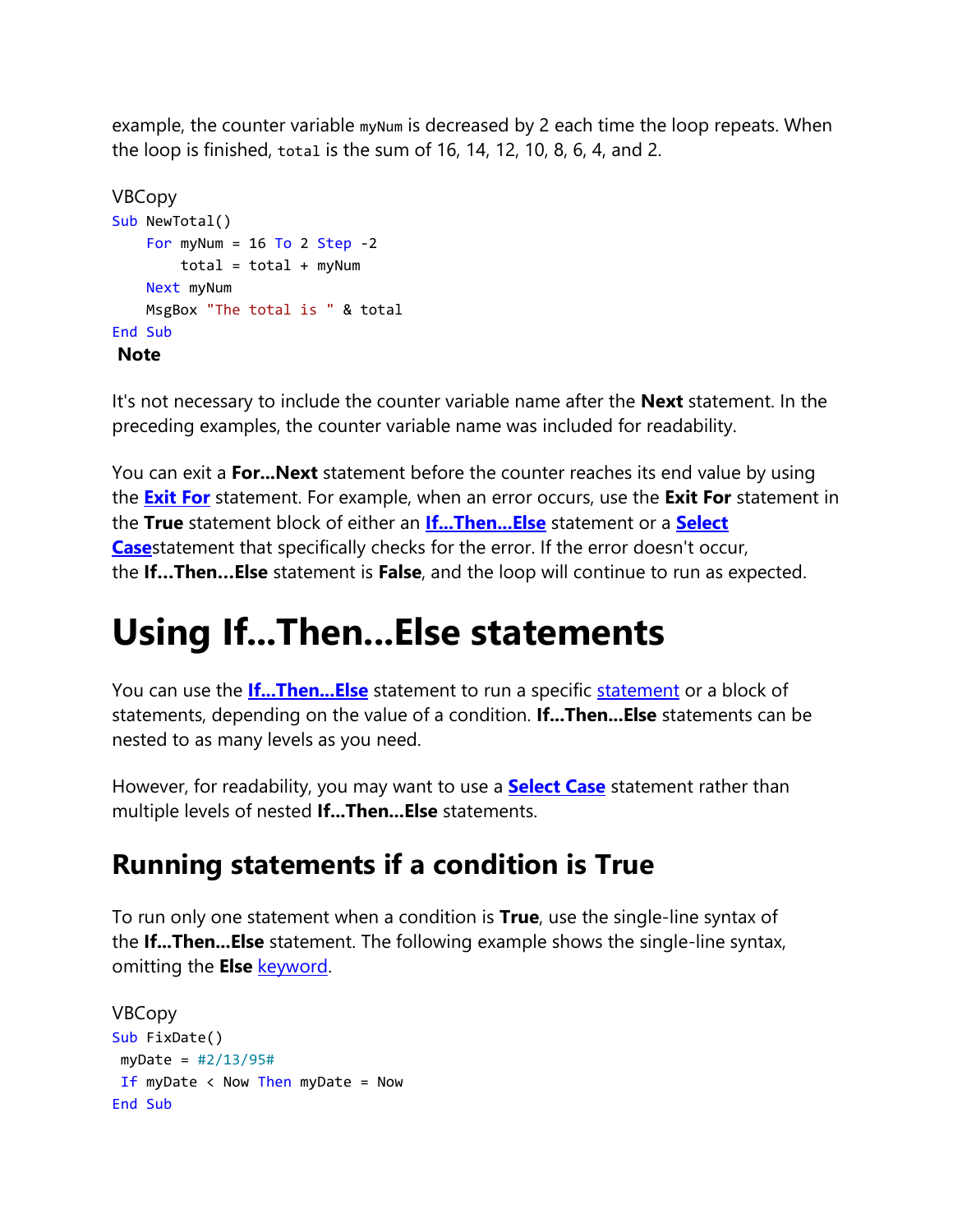To run more than one line of code, you must use the multiple-line syntax. This syntax includes the **[End If](https://docs.microsoft.com/en-us/office/vba/language/reference/user-interface-help/end-statement)** statement, as shown in the following example.

```
VBCopy
Sub AlertUser(value as Long)
If value = 0 Then
AlertLabel.ForeColor = "Red"
AlertLabel.Font.Bold = True
AlertLabel.Font.Italic = True
End If
End Sub
```
### **Running certain statements if a condition is True and running others if it's False**

Use an **If...Then...Else** statement to define two blocks of executable statements: one block runs if the condition is **True**, and the other block runs if the condition is **False**.

```
VBCopy
Sub AlertUser(value as Long)
If value = 0 Then
AlertLabel.ForeColor = vbRed
AlertLabel.Font.Bold = True
AlertLabel.Font.Italic = True
Else
AlertLabel.Forecolor = vbBlack
AlertLabel.Font.Bold = False
AlertLabel.Font.Italic = False
End If
End Sub
```
#### **Testing a second condition if the first condition is False**

You can add **ElseIf** statements to an **If...Then...Else** statement to test a second condition if the first condition is **False**. For example, the following function procedure computes a bonus based on job classification. The statement following the **Else**statement runs if the conditions in all of the **If** and **ElseIf** statements are **False**.

```
VBCopy
Function Bonus(performance, salary)
If performance = 1 Then
Bonus = salary * 0.1ElseIf performance = 2 Then
 Bonus = salary * 0.09
```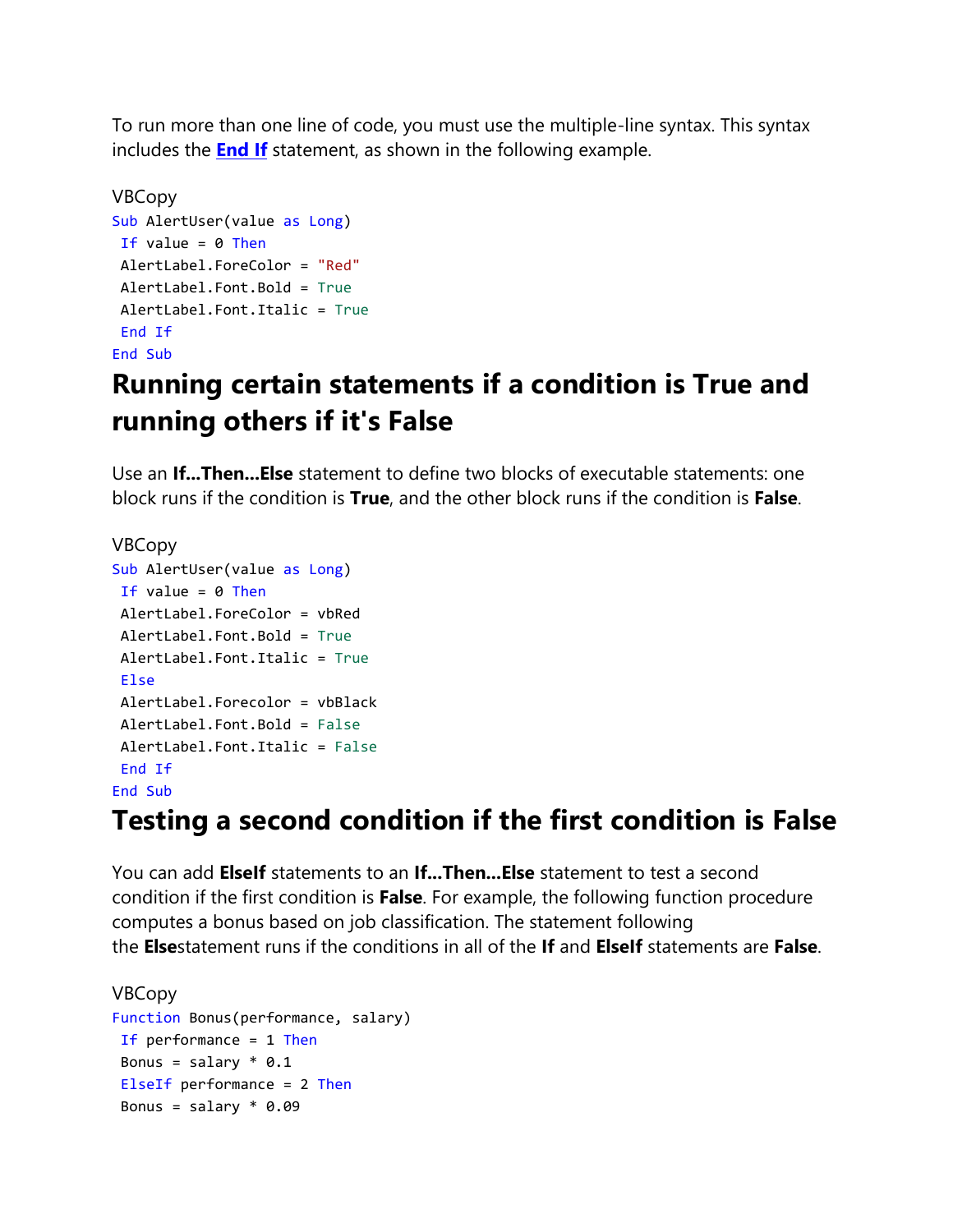```
ElseIf performance = 3 Then
 Bonus = salary * 0.07Else
 Bonus = \thetaEnd If
End Function
```
## **Using parentheses in code**

**[Sub](https://docs.microsoft.com/en-us/office/vba/language/reference/user-interface-help/sub-statement)** procedures, built-in [statements,](https://docs.microsoft.com/en-us/office/vba/language/glossary/vbe-glossary#statement) and some [methods](https://docs.microsoft.com/en-us/office/vba/language/glossary/vbe-glossary#method) don't return a value, so the **[arguments](https://docs.microsoft.com/en-us/office/vba/language/glossary/vbe-glossary#argument)** aren't enclosed in parentheses. For example:

```
VBCopy
MySub "stringArgument", integerArgument
```
**[Function](https://docs.microsoft.com/en-us/office/vba/language/reference/user-interface-help/function-statement)** procedures, built-in functions, and some methods do return a value, but you can ignore it. If you ignore the return value, don't include parentheses. Call the function just as you would call a **Sub** procedure. Omit the parentheses, list any arguments, and don't assign the function to a variable. For example:

```
VBCopy
MsgBox "Task Completed!", 0, "Task Box"
```
To use the return value of a function, enclose the arguments in parentheses, as shown in the following example.

```
VBCopy
Answer3 = MsgBox("Are you happy with your salary?", 4, "Question 3")
```
A statement in a **Sub** or **Function** procedure can pass values to a called procedure by using [named arguments.](https://docs.microsoft.com/en-us/office/vba/language/glossary/vbe-glossary#named-argument) The guidelines for using parentheses apply, whether or not you use named arguments. When you use named arguments, you can list them in any order, and you can omit optional arguments. Named arguments are always followed by a colon and an equal sign (**:=**), and then the argument value.

The following example calls the **MsgBox** function by using named arguments, but it ignores the return value.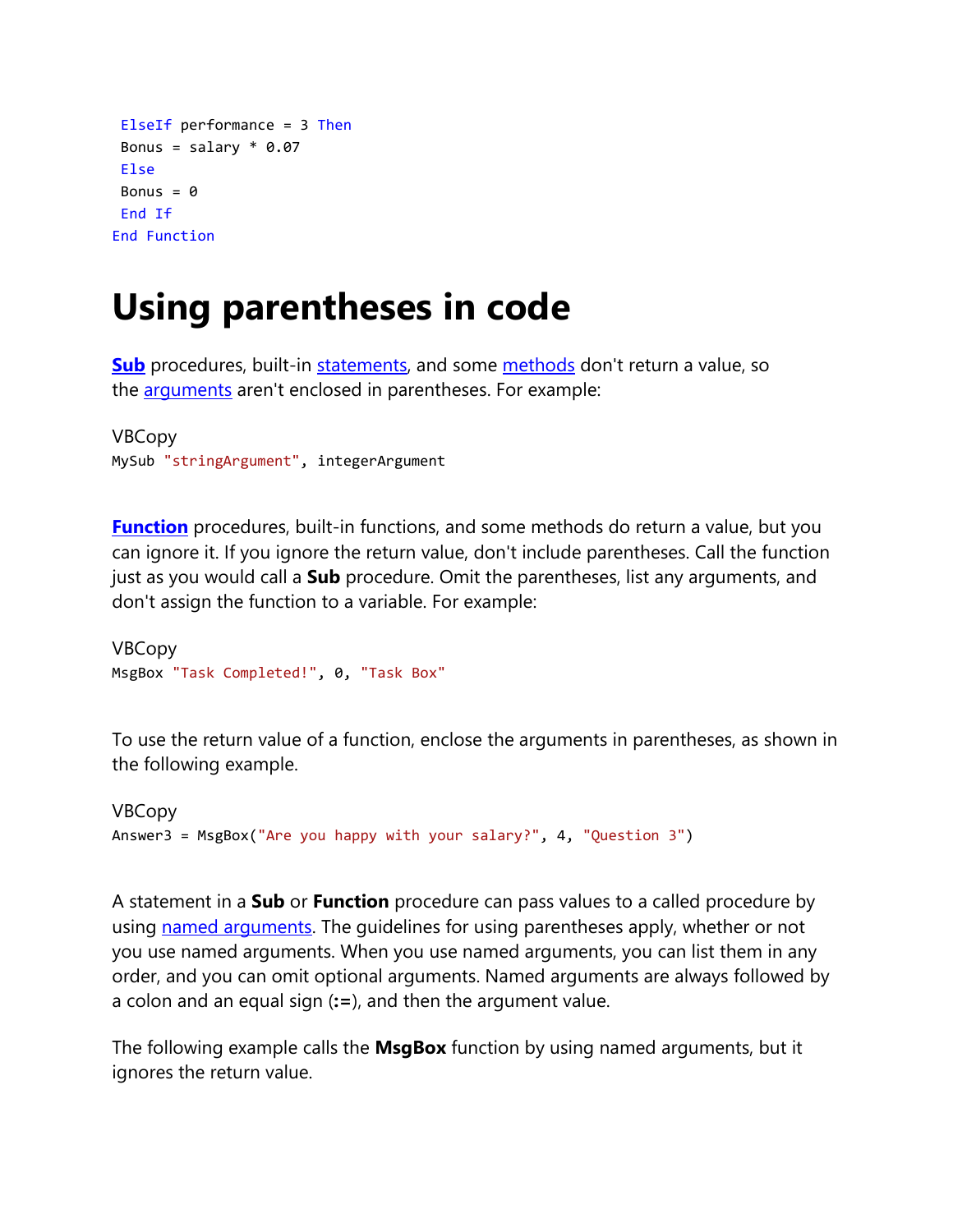```
VBCopy
MsgBox Title:="Task Box", Prompt:="Task Completed!"
```
The following example calls the **MsgBox** function by using named arguments and assigns the return value to the variable.

```
VBCopy
answer3 = MsgBox(Title:="Question 3",Prompt:="Are you happy with your salary?", Buttons:=4)
```
### **Using Select Case statements**

Use the **[Select Case](https://docs.microsoft.com/en-us/office/vba/language/reference/user-interface-help/select-case-statement)** statement as an alternative to using **ElseIf** in **[If...Then...Else](https://docs.microsoft.com/en-us/office/vba/language/reference/user-interface-help/ifthenelse-statement)**statements when comparing one [expression](https://docs.microsoft.com/en-us/office/vba/language/glossary/vbe-glossary#expression) to several different values. While **If...Then...Else** statements can evaluate a different expression for each **ElseIf**statement, the **Select Case** statement evaluates an expression only once, at the top of the control structure.

In the following example, the **Select Case** statement evaluates the argument that is passed to the procedure. Note that each **Case** statement can contain more than one value, a range of values, or a combination of values and [comparison operators.](https://docs.microsoft.com/en-us/office/vba/language/glossary/vbe-glossary#comparison-operator) The optional **Case Else** statement runs if the **Select Case** statement doesn't match a value in any of the **Case** statements.

```
VBCopy
Function Bonus(performance, salary)
  Select Case performance
    Case 1
     Bonus = salary * 0.1 Case 2, 3
     Bonus = salary * 0.09 Case 4 To 6
     Bonus = salary * 0.07Case Is > 8Bonus = 100 Case Else
      Bonus = 0 End Select
End Function
```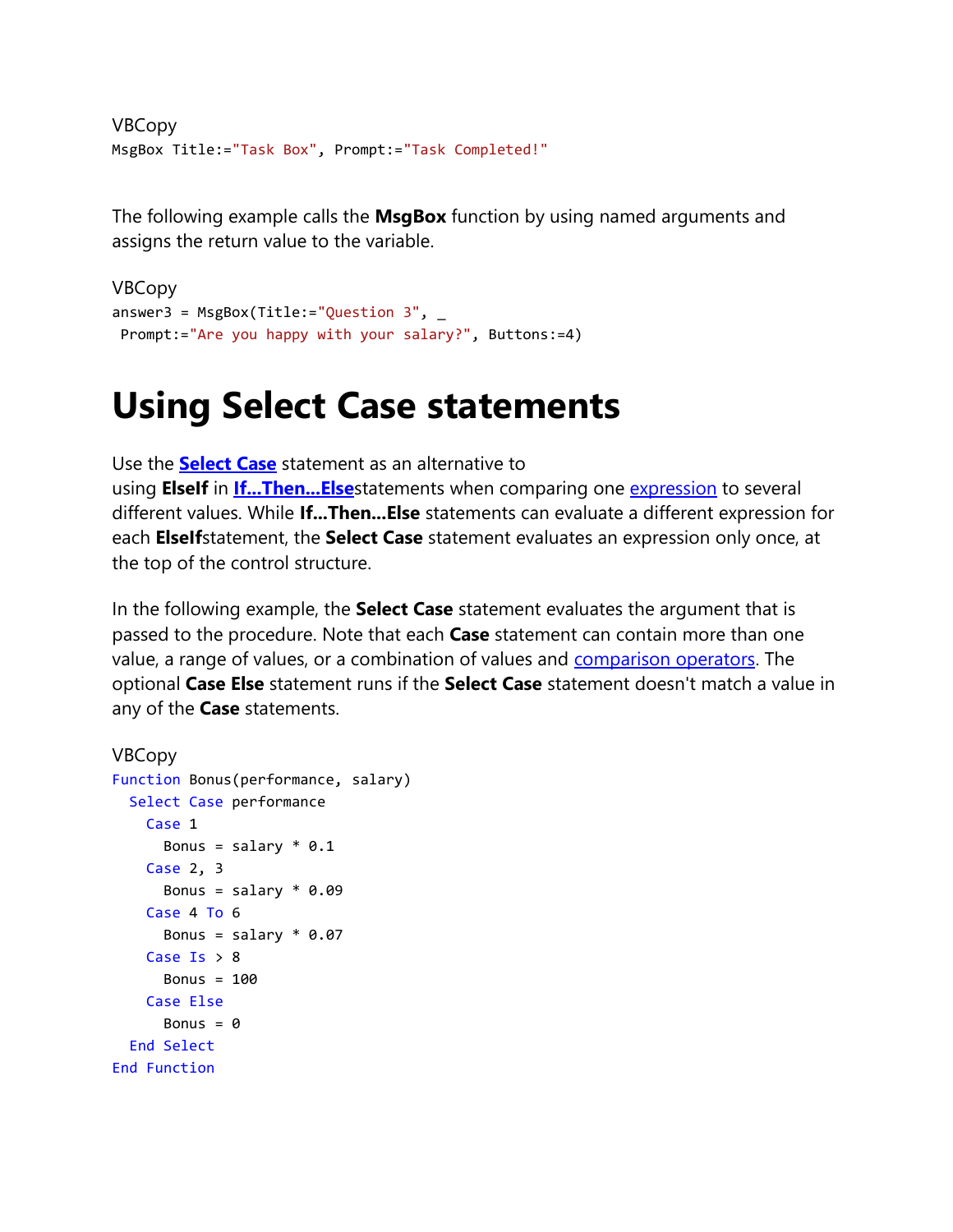# **Using the Add-In Manager**

Use the **[Add-In Manager](https://docs.microsoft.com/en-us/office/vba/language/reference/user-interface-help/add-in-manager-dialog-box)** dialog box to load or unload an add-in. If you close only the visible portions of an add-in—by double-clicking its system menu or by clicking its close button, for example—its forms disappear from the screen, but the add-in is still present in memory.

The add-in object itself will always stay resident in memory until the add-in is disconnected through the **Add-In Manager** dialog box.

## **Using With statements**

The **[With](https://docs.microsoft.com/en-us/office/vba/language/reference/user-interface-help/with-statement)** statement lets you specify an [object](https://docs.microsoft.com/en-us/office/vba/language/glossary/vbe-glossary#object) or [user-defined type](https://docs.microsoft.com/en-us/office/vba/language/glossary/vbe-glossary#user-defined-type) once for an entire series of [statements.](https://docs.microsoft.com/en-us/office/vba/language/glossary/vbe-glossary#statement) **With** statements make your procedures run faster and help you avoid repetitive typing.

The following example fills a range of cells with the number 30, applies bold formatting, and sets the interior color of the cells to yellow.

```
VBCopy
Sub FormatRange()
With Worksheets("Sheet1").Range("A1:C10")
 .Value = 30
.Font.Bold = True
 .Interior.Color = RGB(255, 255, 0)
End With
End Sub
```
You can nest **With** statements for greater efficiency. The following example inserts a formula into cell A1, and then formats the font.

```
VBCopy
Sub MyInput()
With Workbooks("Book1").Worksheets("Sheet1").Cells(1, 1)
. Formula = "= SORT(50)"
With .Font
.Name = "Arial"
.Bold = True
 .Size = 8End With
 End With
```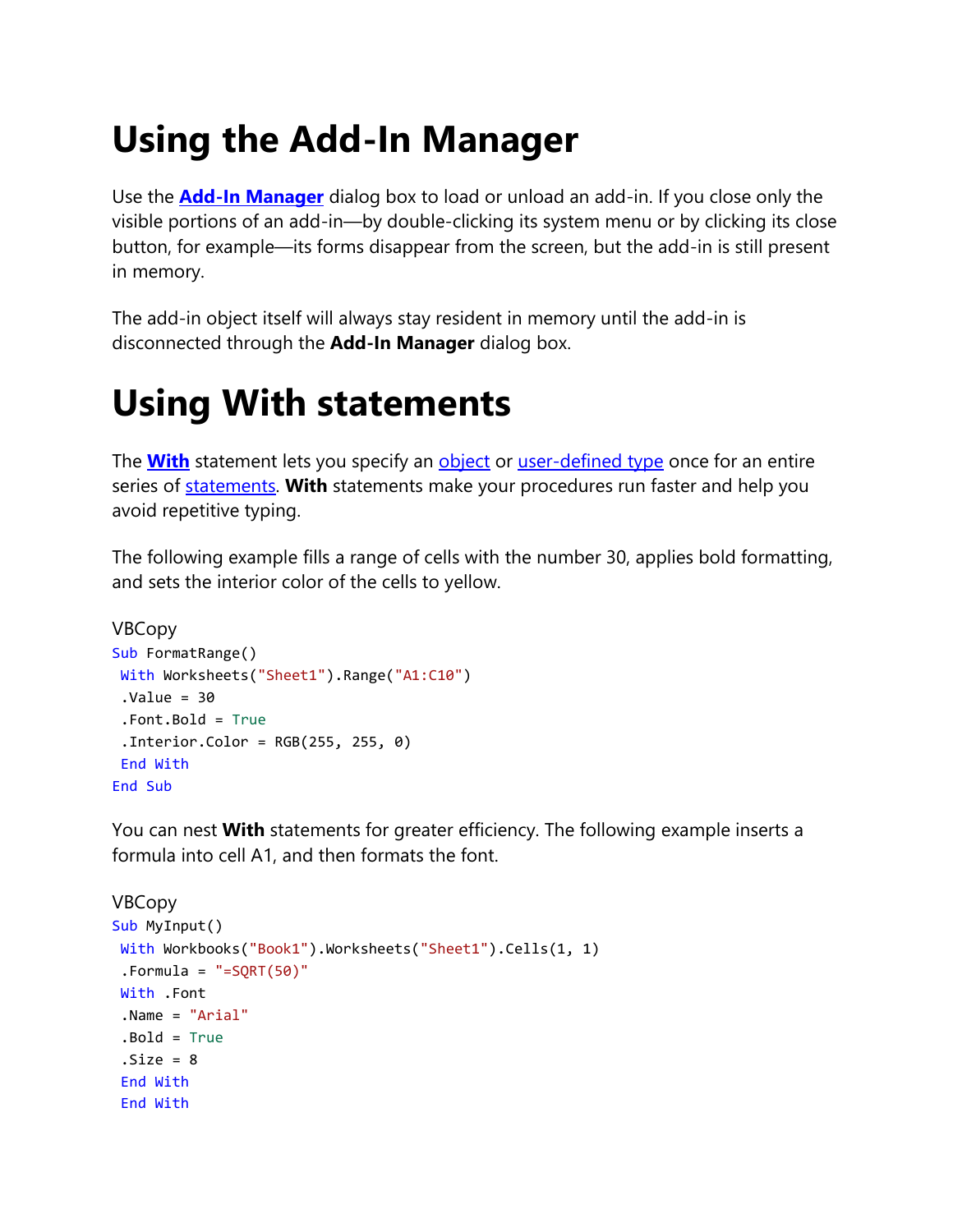## **VarType constants**

The following **[constants](https://docs.microsoft.com/en-us/office/vba/language/glossary/vbe-glossary#constant)** can be used anywhere in your code in place of the actual values.

| <b>Constant</b> | <b>Value</b>   | <b>Description</b>                                |  |
|-----------------|----------------|---------------------------------------------------|--|
| vbEmpty         | $\mathbf{0}$   | Uninitialized (default)                           |  |
| vbNull          | $\mathbf{1}$   | Contains no valid data                            |  |
| vbInteger       | $\overline{2}$ | <b>Integer</b>                                    |  |
| vbLong          | 3              | Long integer                                      |  |
| vbSingle        | $\overline{4}$ | Single-precision floating-point number            |  |
| vbDouble        | 5              | Double-precision floating-point number            |  |
| vbCurrency      | 6              | <b>Currency</b>                                   |  |
| vbDate          | 7              | Date                                              |  |
| vbString        | 8              | <b>String</b>                                     |  |
| vbObject        | 9              | Object                                            |  |
| vbError         | 10             | Error                                             |  |
| vbBoolean       | 11             | <b>Boolean</b>                                    |  |
| vbVariant       | 12             | Variant (used only for <b>arrays</b> of variants) |  |
| vbDataObject    | 13             | Data access object                                |  |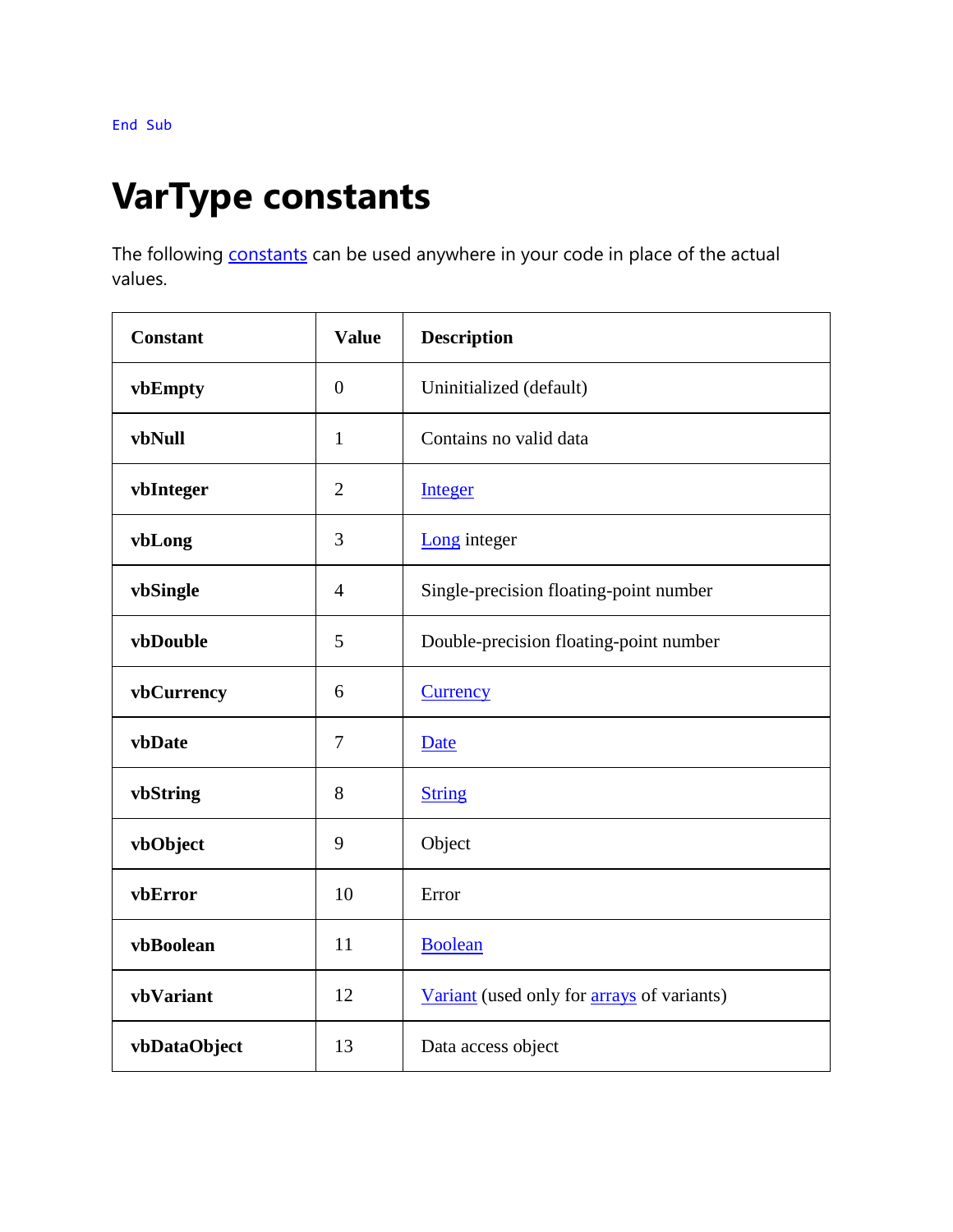| Constant          | <b>Value</b> | <b>Description</b>                                |
|-------------------|--------------|---------------------------------------------------|
| <b>vbDecimal</b>  | 14           | Decimal                                           |
| vbByte            | 17           | <b>Byte</b>                                       |
| vbLongLong        | 20           | LongLong integer (valid on 64-bit platforms only) |
| vbUserDefinedType | 36           | Variants that contain user-defined types          |
| vbArray           | 8192         | Array                                             |

## **Visual Basic naming rules**

Use the following rules when you name [procedures,](https://docs.microsoft.com/en-us/office/vba/language/glossary/vbe-glossary#procedure) [constants,](https://docs.microsoft.com/en-us/office/vba/language/glossary/vbe-glossary#constant) [variables,](https://docs.microsoft.com/en-us/office/vba/language/glossary/vbe-glossary#variable) and [arguments](https://docs.microsoft.com/en-us/office/vba/language/glossary/vbe-glossary#argument) in a Visual Basic [module:](https://docs.microsoft.com/en-us/office/vba/language/glossary/vbe-glossary#module)

- You must use a letter as the first character.
- You can't use a space, period (**.**), exclamation mark (**!**), or the characters **@**, **&**, **\$**, **#**in the name.
- Name can't exceed 255 characters in length.
- Generally, you shouldn't use any names that are the same as the function, statement, method, and [intrinsic constant](https://docs.microsoft.com/en-us/office/vba/language/glossary/vbe-glossary#intrinsic-constants) names used in Visual Basic or by the [host application.](https://docs.microsoft.com/en-us/office/vba/language/glossary/vbe-glossary#host-application) Otherwise you end up shadowing the same [keywords](https://docs.microsoft.com/en-us/office/vba/language/glossary/vbe-glossary#keyword) in the language. To use an intrinsic language function, statement, or method that conflicts with an assigned name, you must explicitly identify it. Precede the intrinsic function, statement, or method name with the name of the associated [type library.](https://docs.microsoft.com/en-us/office/vba/language/glossary/vbe-glossary#type-library) For example, if you have a variable called Left, you can only invoke the **Left** function by using VBA.Left.
- You can't repeat names within the same level of **scope**. For example, you can't declare two variables named age within the same procedure. However, you can declare a private variable named age and a **[procedure-level](https://docs.microsoft.com/en-us/office/vba/language/glossary/vbe-glossary#procedure-level)** variable named agewithin the same module.

#### **Note**

Visual Basic isn't case-sensitive, but it preserves the capitalization in the statement where the name is declared.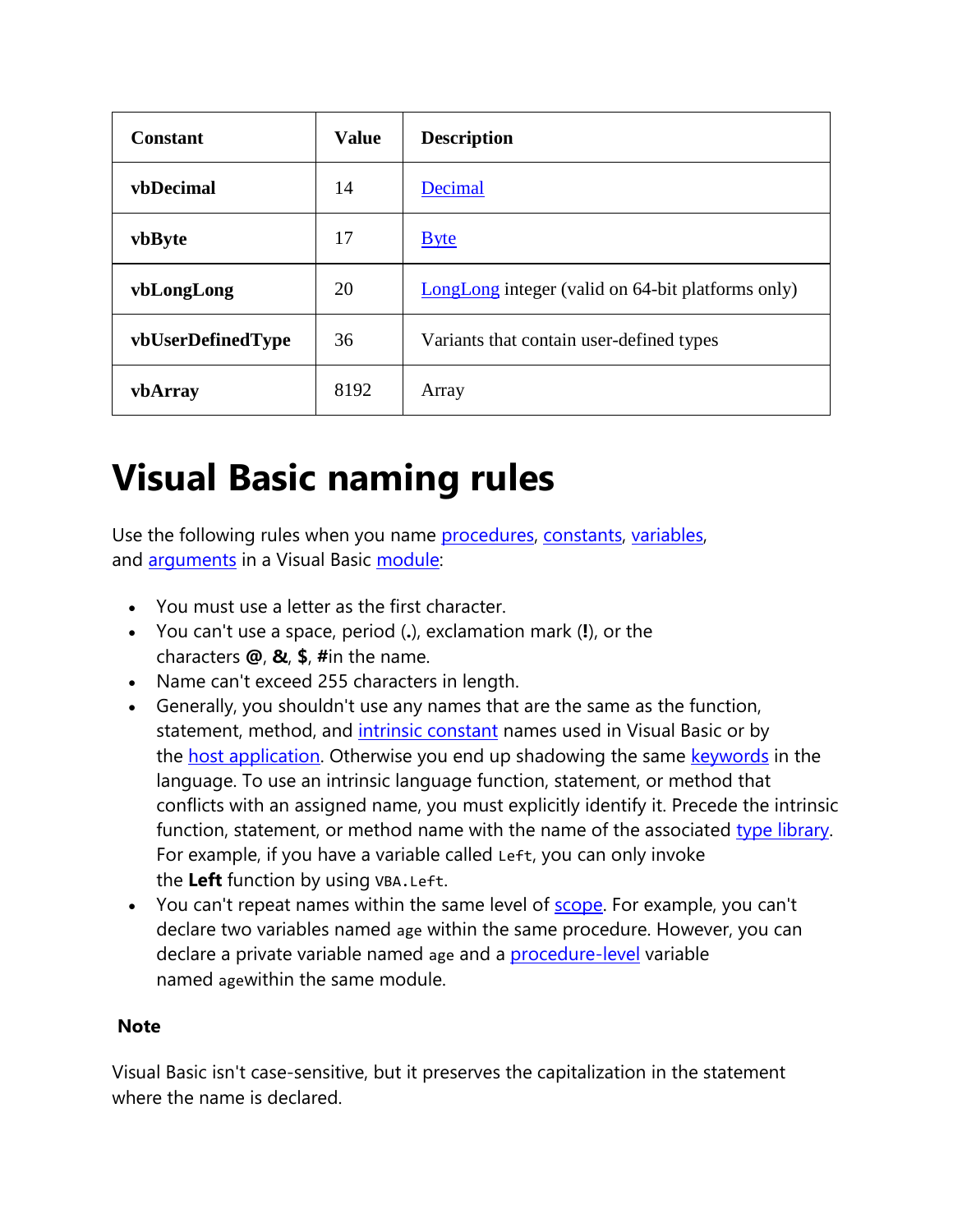## **Working across applications**

Visual Basic can create new **[objects](https://docs.microsoft.com/en-us/office/vba/language/glossary/vbe-glossary#object)** and retrieve existing objects from many Microsoft applications. Other applications may also provide objects that you can create by using Visual Basic. See the application's documentation for more information.

To create a new object or get an existing object from another application, use the **[CreateObject](https://docs.microsoft.com/en-us/office/vba/language/reference/user-interface-help/createobject-function)** function or **[GetObject](https://docs.microsoft.com/en-us/office/vba/language/reference/user-interface-help/getobject-function)** function.

```
VBCopy
' Start Microsoft Excel and create a new Worksheet object.
Set ExcelWorksheet = CreateObject("Excel.Sheet")
' Start Microsoft Excel and open an existing Worksheet object.
Set ExcelWorksheet = GetObject("SHEET1.XLS")
' Start Microsoft Word.
Set WordBasic = CreateObject("Word.Basic")
```
Most applications provide an **Exit** or **Quit** method that closes the application whether or not it is visible. For more information about the objects, methods, and properties an application provides, see the application's documentation.

Some applications allow you to use the **New** [keyword](https://docs.microsoft.com/en-us/office/vba/language/glossary/vbe-glossary#keyword) to create an object of any class that exists in its [type library.](https://docs.microsoft.com/en-us/office/vba/language/glossary/vbe-glossary#type-library) For example:

VBCopy Dim X As New Field

This case is an example of a [class](https://docs.microsoft.com/en-us/office/vba/language/glossary/vbe-glossary#class) in the data access type library. A new instance of a **Field** object is created by using this syntax. Refer to the application's documentation for information about which object classes can be created in this way.

# **Writing a Function procedure**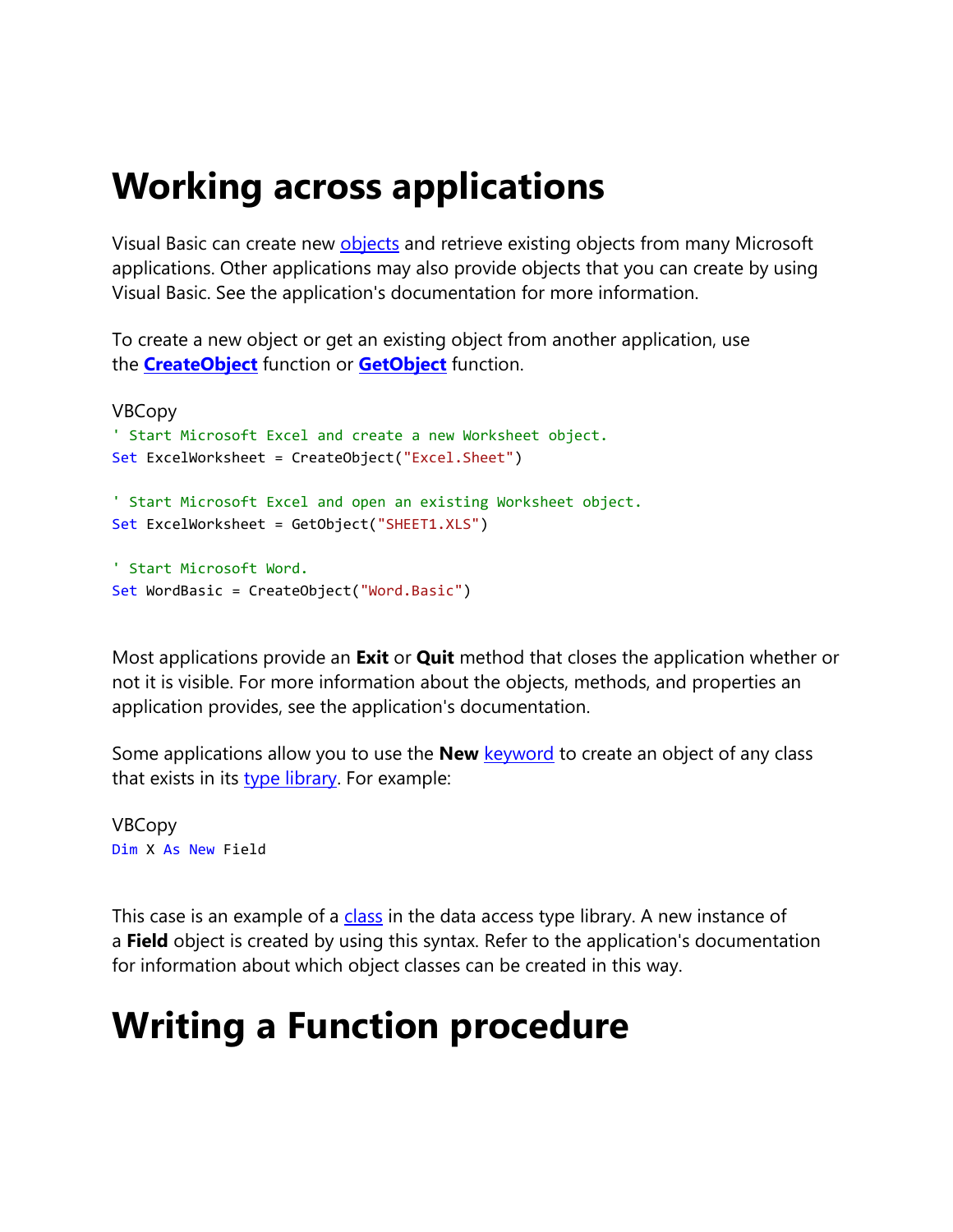A **[Function](https://docs.microsoft.com/en-us/office/vba/language/reference/user-interface-help/function-statement)** procedure is a series of Visual Basic [statements](https://docs.microsoft.com/en-us/office/vba/language/glossary/vbe-glossary#statement) enclosed by the **Function**and **[End Function](https://docs.microsoft.com/en-us/office/vba/language/reference/user-interface-help/end-statement)** statements. A **Function** procedure is similar to a **[Sub](https://docs.microsoft.com/en-us/office/vba/language/reference/user-interface-help/sub-statement)** procedure, but a function can also return a value.

A **Function** procedure can take [arguments,](https://docs.microsoft.com/en-us/office/vba/language/glossary/vbe-glossary#argument) such as [constants,](https://docs.microsoft.com/en-us/office/vba/language/glossary/vbe-glossary#constant) [variables,](https://docs.microsoft.com/en-us/office/vba/language/glossary/vbe-glossary#variable) or [expressionst](https://docs.microsoft.com/en-us/office/vba/language/glossary/vbe-glossary#expression)hat are passed to it by a calling procedure. If a **Function** procedure has no arguments, its **Function** statement must include an empty set of parentheses. A function returns a value by assigning a value to its name in one or more statements of the procedure.

In the following example, the **Celsius** function calculates degrees Celsius from degrees Fahrenheit. When the function is called from the **Main** procedure, a variable containing the argument value is passed to the function. The result of the calculation is returned to the calling procedure and displayed in a message box.

```
VBCopy
Sub Main()
temp = Application.InputBox(Prompt:= _
 "Please enter the temperature in degrees F.", Type:=1)
MsgBox "The temperature is " & Celsius(temp) & " degrees C."
End Sub
Function Celsius(fDegrees)
Celsius = (fDegrees - 32) * 5 / 9End Function
```
## **Writing a property procedure**

A property procedure is a series of Visual Basic [statements](https://docs.microsoft.com/en-us/office/vba/language/glossary/vbe-glossary#statement) that allow a programmer to create and manipulate custom properties.

- Property procedures can be used to create read-only properties for [forms,](https://docs.microsoft.com/en-us/office/vba/language/glossary/vbe-glossary#form) [standard modules,](https://docs.microsoft.com/en-us/office/vba/language/glossary/vbe-glossary#standard-module) and [class modules.](https://docs.microsoft.com/en-us/office/vba/language/glossary/vbe-glossary#class-module)
- Property procedures should be used instead of **Public** variables in code that must be executed when the property value is set.
- Unlike **Public** variables, property procedures can have Help strings assigned to them in the [Object Browser.](https://docs.microsoft.com/en-us/office/vba/language/glossary/vbe-glossary#object-browser)

When you create a property procedure, it becomes a property of the module containing the procedure. Visual Basic provides the following three types of property procedures.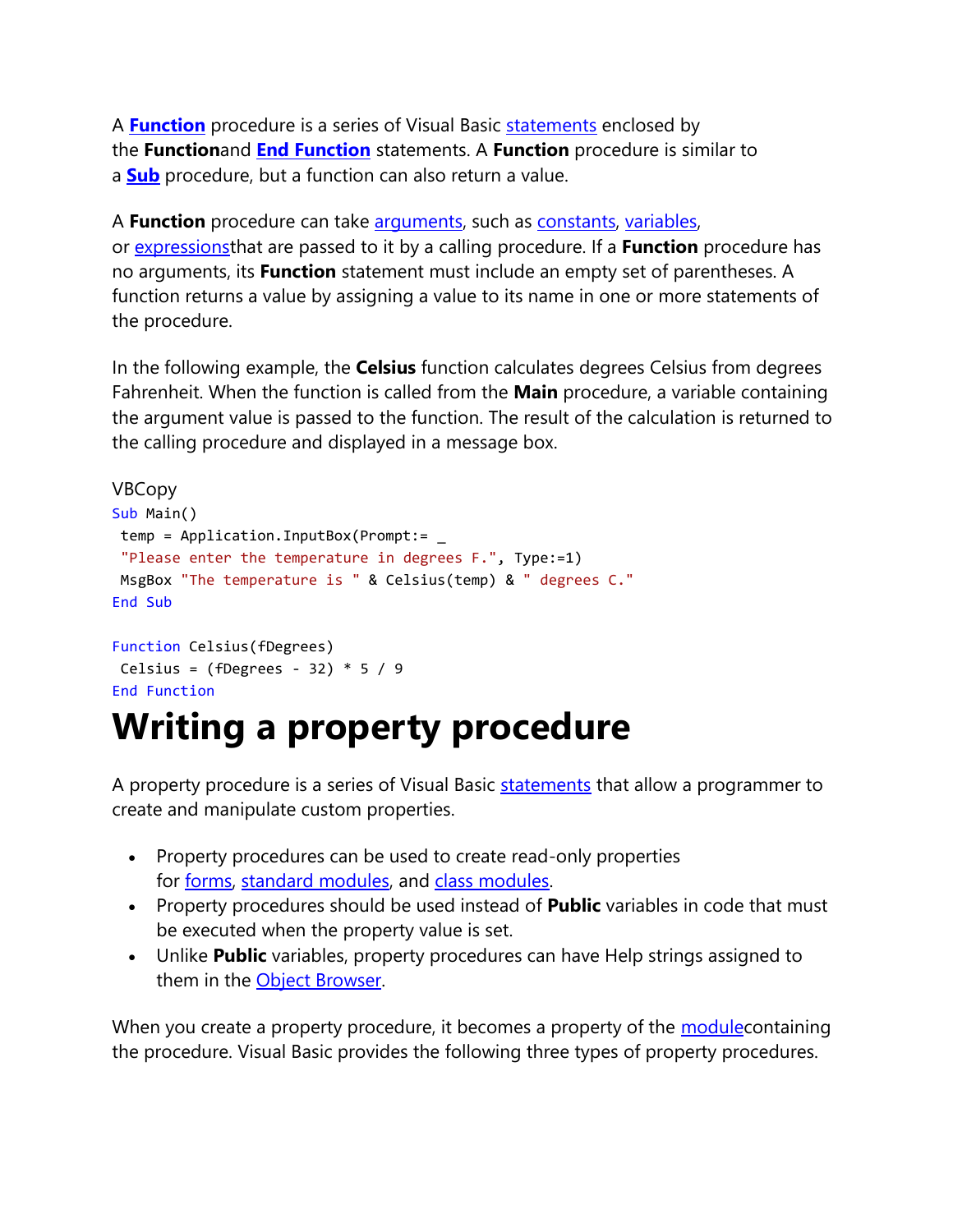| Procedure           | <b>Description</b>                              |
|---------------------|-------------------------------------------------|
| <b>Property Let</b> | A procedure that sets the value of a property.  |
| <b>Property Get</b> | A procedure that returns the value a property.  |
| <b>Property Set</b> | A procedure that sets a reference to an object. |

The syntax for declaring a property procedure is as follows.

[ **Public** | **Private** ] [ **Static** ] **Property** { **Get** | **Let** | **Set** } *propertyname* [( *arguments* )] [ **As** *type* ] *statements* **End Property**

Property procedures are usually used in pairs: **Property Let** with **Property Get**, and **Property Set** with **Property Get**. Declaring a **Property Get** procedure alone is like declaring a read-only property. Using all three property procedure types together is only useful for **Variant** variables, because only a **Variant** can contain either an object or other data type information. **Property Set** is intended for use with objects; **Property Let** isn't.

The required arguments in property procedure declarations are shown in the following table.

| Procedure           | <b>Declaration syntax</b>                                            |
|---------------------|----------------------------------------------------------------------|
| <b>Property Get</b> | <b>Property Get</b> <i>propname</i> $(1, , n)$ <b>As</b> <i>type</i> |
| <b>Property Let</b> | <b>Property Let</b> <i>propname</i> $(1, \ldots, n, n+1)$            |
| <b>Property Set</b> | <b>Property Set</b> propname $(1, , n, n+1)$                         |

The first argument through the next to last argument (1, …, *n*) must share the same names and data types in all property procedures with the same name.

A **Property Get** procedure declaration takes one less argument than the related **Property Let** and **Property Set** declarations. The data type of the **Property Get**procedure must be the same as the data type of the last argument (*n* +1) in the related **Property Let** and **Property Set** declarations. For example, if you declare the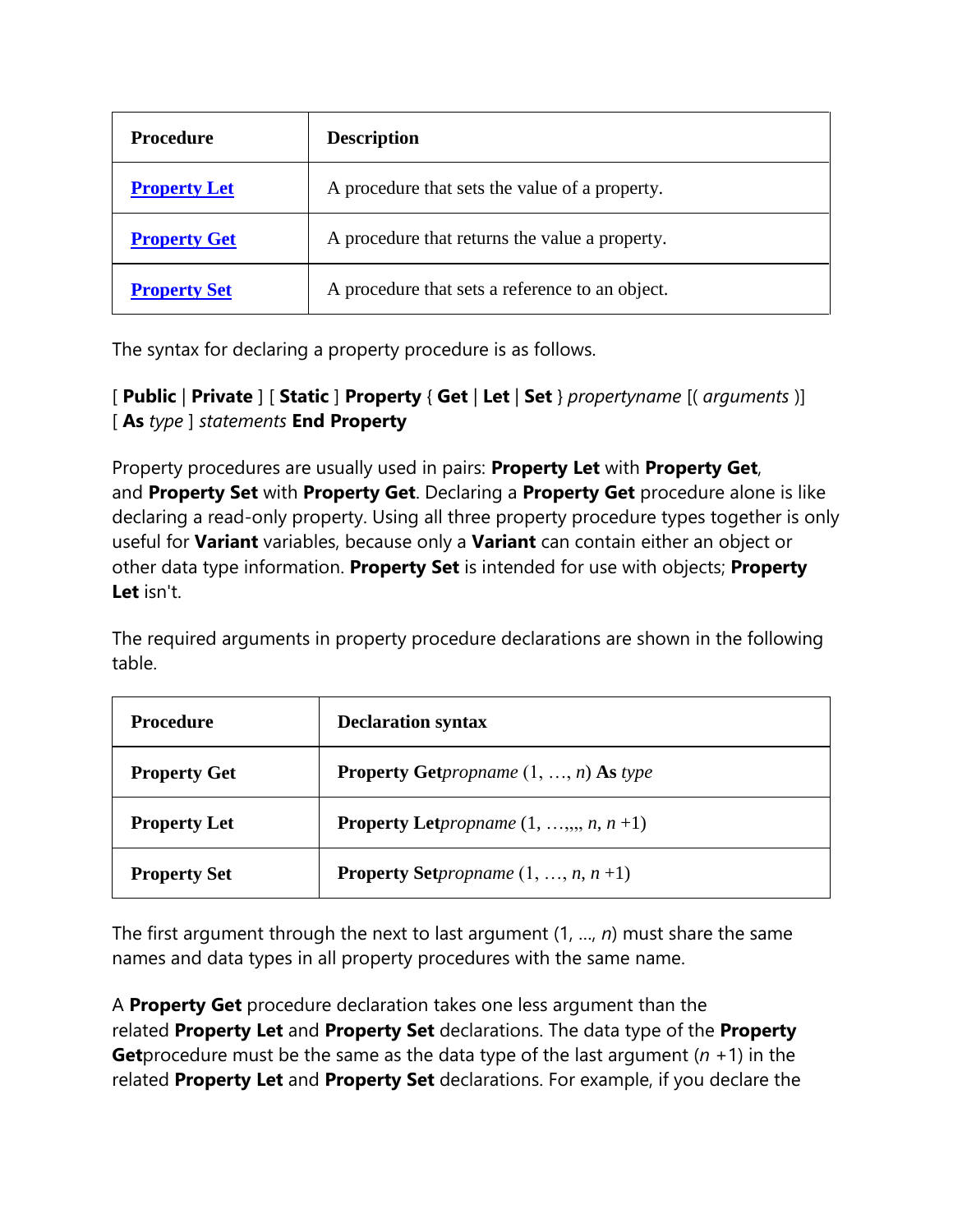following **Property Let** procedure, the **Property Get** declaration must use arguments with the same name and data type as the arguments in the **Property Let** procedure.

```
VBCopy
Property Let Names(intX As Integer, intY As Integer, varZ As Variant)
 ' Statement here.
End Property
Property Get Names(intX As Integer, intY As Integer) As Variant
 ' Statement here.
End Property
```
The data type of the final argument in a **Property Set** declaration must be either an [object type](https://docs.microsoft.com/en-us/office/vba/language/glossary/vbe-glossary#object-type) or a **Variant**.

### **Writing a Sub procedure**

A **[Sub](https://docs.microsoft.com/en-us/office/vba/language/reference/user-interface-help/sub-statement)** procedure is a series of Visual Basic [statements](https://docs.microsoft.com/en-us/office/vba/language/glossary/vbe-glossary#statement) enclosed by the **Sub** and **[End](https://docs.microsoft.com/en-us/office/vba/language/reference/user-interface-help/end-statement)  [Sub](https://docs.microsoft.com/en-us/office/vba/language/reference/user-interface-help/end-statement)** statements that performs actions but doesn't return a value. A **Sub** procedure can take arguments, such as [constants,](https://docs.microsoft.com/en-us/office/vba/language/glossary/vbe-glossary#constant) [variables,](https://docs.microsoft.com/en-us/office/vba/language/glossary/vbe-glossary#variable) or [expressions](https://docs.microsoft.com/en-us/office/vba/language/glossary/vbe-glossary#expression) that are passed by a calling procedure. If a **Sub** procedure has no arguments, the **Sub** statement must include an empty set of parentheses.

The following **Sub** procedure has comments explaining each line.

```
VBCopy
' Declares a procedure named GetInfo
' This Sub procedure takes no arguments
Sub GetInfo()
' Declares a string variable named answer
Dim answer As String
' Assigns the return value of the InputBox function to answer
answer = InputBox(Prompt:="What is your name?")
 ' Conditional If...Then...Else statement
If answer = Empty Then
 ' Calls the MsgBox function
MsgBox Prompt:="You did not enter a name."
 Else
 ' MsgBox function concatenated with the variable answer
MsgBox Prompt:="Your name is " & answer
 ' Ends the If...Then...Else statement
```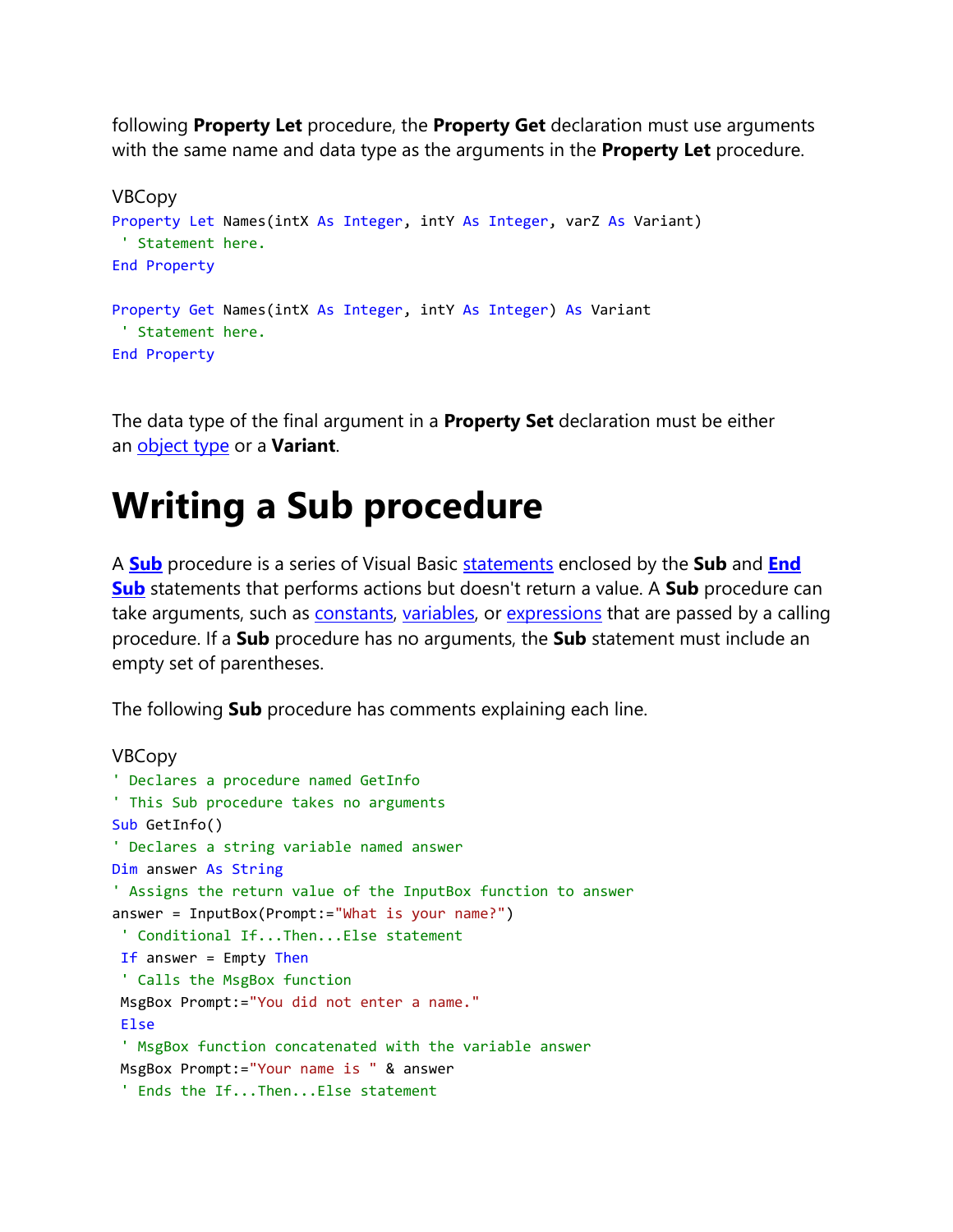```
End If
' Ends the Sub procedure
End Sub
```
### **Writing assignment statements**

Assignment statements assign a value or [expression](https://docs.microsoft.com/en-us/office/vba/language/glossary/vbe-glossary#expression) to a [variable](https://docs.microsoft.com/en-us/office/vba/language/glossary/vbe-glossary#variable) or [constant.](https://docs.microsoft.com/en-us/office/vba/language/glossary/vbe-glossary#constant) Assignment statements always include an equal sign (**=**).

The following example assigns the return value of the **InputBox** function to the variable.

```
VBCopy
Sub Question()
Dim yourName As String
yourName = InputBox("What is your name?")
MsgBox "Your name is " & yourName
End Sub
```
The **Let** statement is optional and is usually omitted. For example, the preceding assignment statement can be written.

```
VBCopy
Let yourName = InputBox("What is your name?").
```
The **[Set](https://docs.microsoft.com/en-us/office/vba/language/reference/user-interface-help/set-statement)** statement is used to assign an object to a variable that has been declared as an object. The **Set** keyword is required. In the following example, the **Set** statement assigns a range on Sheet1 to the object variable myCell.

```
VBCopy
Sub ApplyFormat()
Dim myCell As Range
Set myCell = Worksheets("Sheet1").Range("A1")
With myCell.Font
.Bold = True
 .Italic = True
End With
End Sub
```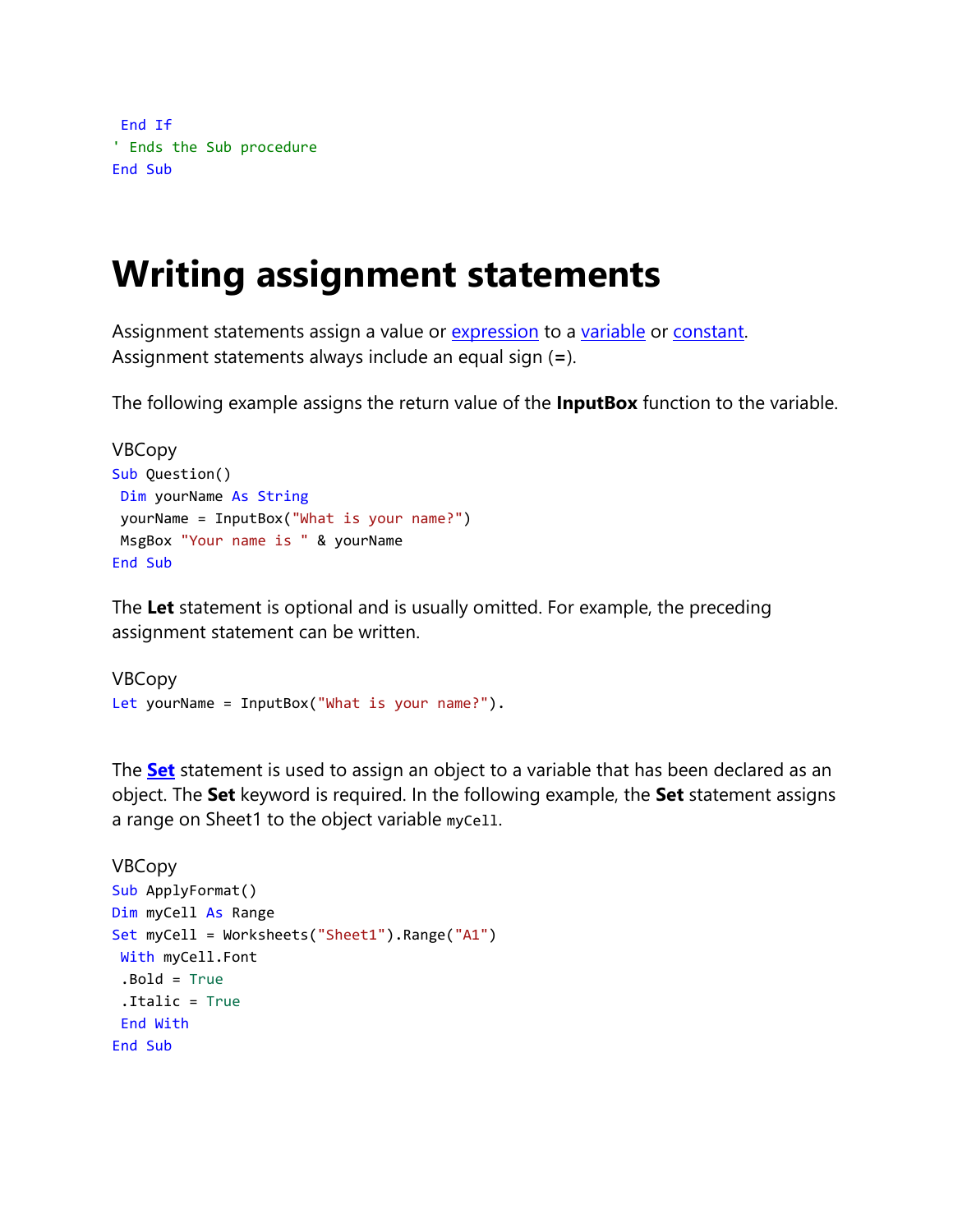Statements that set *[property](https://docs.microsoft.com/en-us/office/vba/language/glossary/vbe-glossary#property)* values are also assignment statements. The following example sets the **Bold** property of the **Font** object for the active cell.

#### VBCopy ActiveCell.Font.Bold = True

## **Writing data to files**

When working with large amounts of data, it is often convenient to write data to or read data from a file. The **[Open](https://docs.microsoft.com/en-us/office/vba/language/reference/user-interface-help/open-statement)** statement lets you create and access files directly. **Open** provides three types of file access:

- Sequential access (**Input**, **Output**, and **Append** modes) is used for writing text files, such as error logs and reports.
- Random access (**Random** mode) is used to read and write data to a file without closing it. Random access files keep data in records, which makes it easy to locate information quickly.
- Binary access (**Binary** mode) is used to read or write to any byte position in a file, such as storing or displaying a bitmap image.

#### **Note**

The **Open** statement should not be used to open an application's own file types. For example, don't use **Open** to open a Word document, a Microsoft Excel spreadsheet, or a Microsoft Access database. Doing so will cause loss of file integrity and file corruption.

The following table shows the statements typically used when writing data to and reading data from files.

| <b>Access type</b> | <b>Writing data</b> | <b>Reading data</b> |
|--------------------|---------------------|---------------------|
| Sequential         | Print #, Write #    | Input $#$           |
| Random             | Put                 | Get                 |
| <b>Binary</b>      | Put                 | Get                 |

### **Writing declaration statements**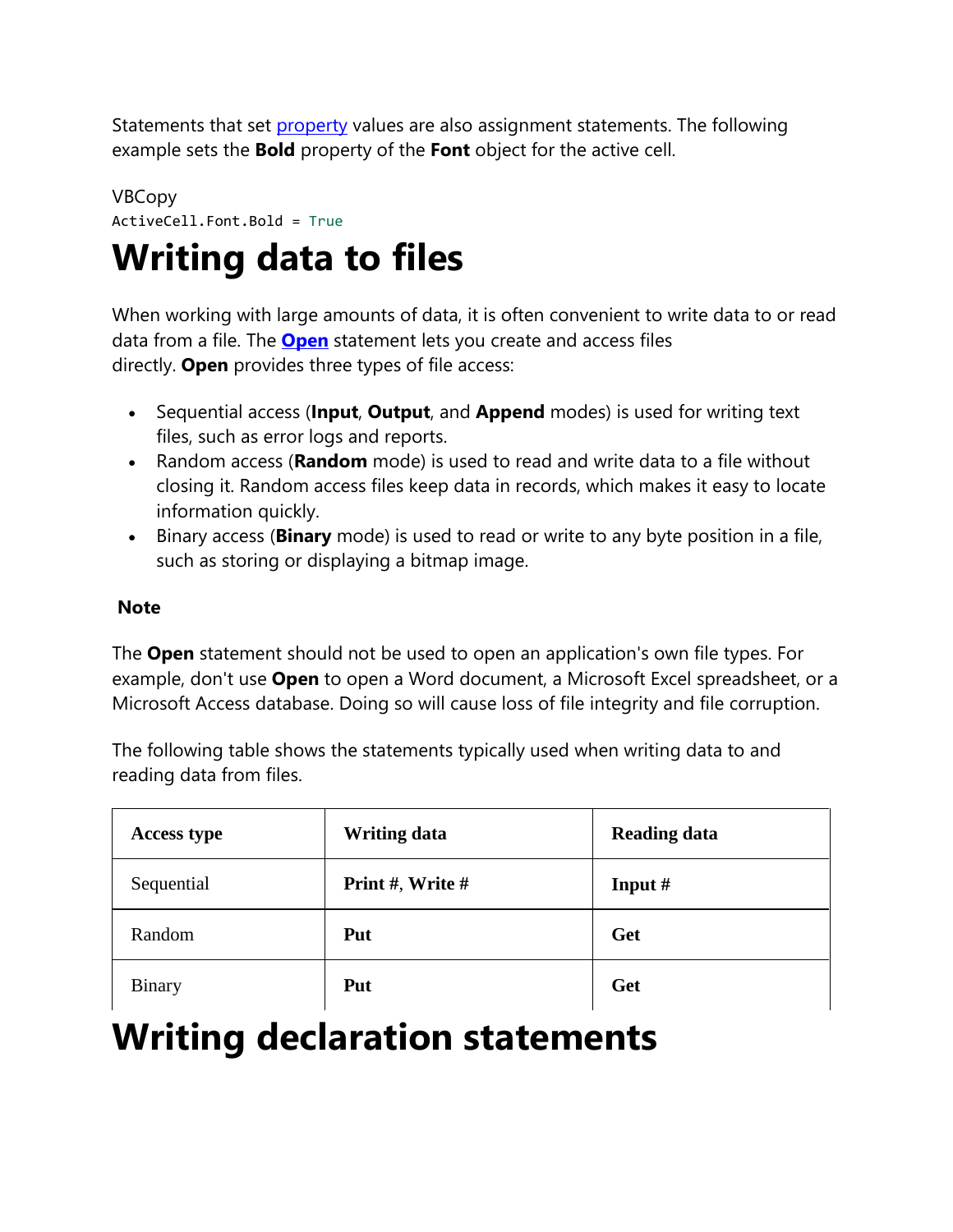You use declaration statements to name and define [procedures,](https://docs.microsoft.com/en-us/office/vba/language/glossary/vbe-glossary#procedure) [variables,](https://docs.microsoft.com/en-us/office/vba/language/glossary/vbe-glossary#variable) [arrays,](https://docs.microsoft.com/en-us/office/vba/language/glossary/vbe-glossary#array) and [constants.](https://docs.microsoft.com/en-us/office/vba/language/glossary/vbe-glossary#constant) When you declare a procedure, variable, or constant, you also define its [scope,](https://docs.microsoft.com/en-us/office/vba/language/glossary/vbe-glossary#scope) depending on where you place the declaration and what [keywords](https://docs.microsoft.com/en-us/office/vba/language/glossary/vbe-glossary#keyword) you use to declare it.

The following example contains three declarations.

```
VBCopy
Sub ApplyFormat()
     Const limit As Integer = 33
     Dim myCell As Range
     ' More statements
End Sub
```
The **Sub** statement (with matching **End Sub** statement) declares a procedure named ApplyFormat. All the statements enclosed by the **Sub** and **End Sub** statements are executed whenever the ApplyFormat procedure is called or run.

The **Const** statement declares the constant limit specifying the **Integer** data type and a value of 33.

The **Dim** statement declares the myCell variable. The data type is an object, in this case, a Microsoft Excel **Range** object. You can declare a variable to be any object that is exposed in the application that you are using. **Dim** statements are one type of statement used to declare variables. Other keywords used in declarations are **ReDim**, **Static**, **Public**, **Private**, and **Const**.

## **Writing executable statements**

An executable [statement](https://docs.microsoft.com/en-us/office/vba/language/glossary/vbe-glossary#statement) initiates action. It can execute a [method](https://docs.microsoft.com/en-us/office/vba/language/glossary/vbe-glossary#method) or function, and it can loop or branch through blocks of code. Executable statements often contain mathematical or conditional operators.

The following example uses a **For Each...Next** statement to iterate through each cell in a range named *MyRange* on Sheet1 of an active Microsoft Excel workbook. The variable c is a cell in the collection of cells contained in *MyRange*.

```
VBCopy
Sub ApplyFormat()
Const limit As Integer = 33
For Each c In Worksheets("Sheet1").Range("MyRange").Cells
```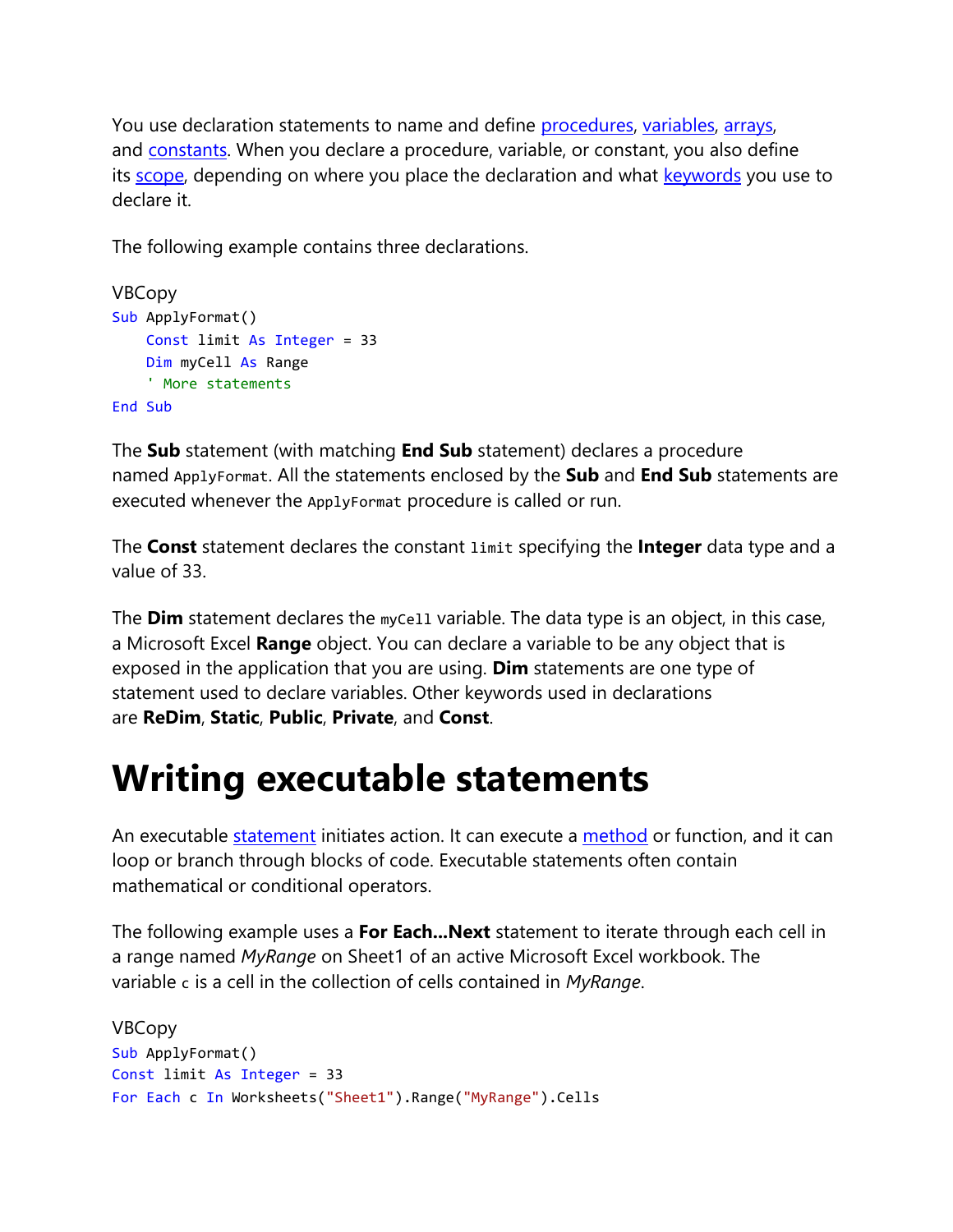```
 If c.Value > limit Then
         With c.Font
             .Bold = True
             .Italic = True
         End With
    End If
Next c
MsgBox "All done!"
End Sub
```
The **If...Then...Else** statement in the example checks the value of the cell. If the value is greater than 33, the **With** statement sets the **Bold** and **Italic** properties of the **Font**object for that cell. **If...Then...Else** statements end with **End If**. The **With** statement can save typing because the statements it contains are automatically executed on the object following the **With** keyword.

The **Next** statement calls the next cell in the collection of cells contained in *MyRange*.

The **MsgBox** function (which displays a built-in Visual Basic dialog box) displays a message indicating that the **Sub** procedure has finished running.

### **Writing Visual Basic statements**

A [statement](https://docs.microsoft.com/en-us/office/vba/language/glossary/vbe-glossary#statement) in Visual Basic is a complete instruction. It can contain [keywords,](https://docs.microsoft.com/en-us/office/vba/language/glossary/vbe-glossary#keyword) operators, [variables,](https://docs.microsoft.com/en-us/office/vba/language/glossary/vbe-glossary#variable) [constants,](https://docs.microsoft.com/en-us/office/vba/language/glossary/vbe-glossary#constant) and [expressions.](https://docs.microsoft.com/en-us/office/vba/language/glossary/vbe-glossary#expression) Each statement belongs to one of the following three categories:

- [Declaration statements,](https://docs.microsoft.com/en-us/office/vba/language/concepts/getting-started/writing-declaration-statements) which name a variable, constant, or procedure and can also specify a data type.
- [Assignment statements,](https://docs.microsoft.com/en-us/office/vba/language/concepts/getting-started/writing-assignment-statements) which assign a value or expression to a variable or constant.
- [Executable statements,](https://docs.microsoft.com/en-us/office/vba/language/concepts/getting-started/writing-executable-statements) which initiate actions. These statements can execute a method or function, and they can loop or branch through blocks of code. Executable statements often contain mathematical or conditional operators.

#### **Continue a statement over multiple lines**

A statement usually fits on one line, but you can continue a statement onto the next line by using a [line-continuation character.](https://docs.microsoft.com/en-us/office/vba/language/glossary/vbe-glossary#line-continuation-character) In the following example, the **MsgBox**executable statement is continued over three lines: